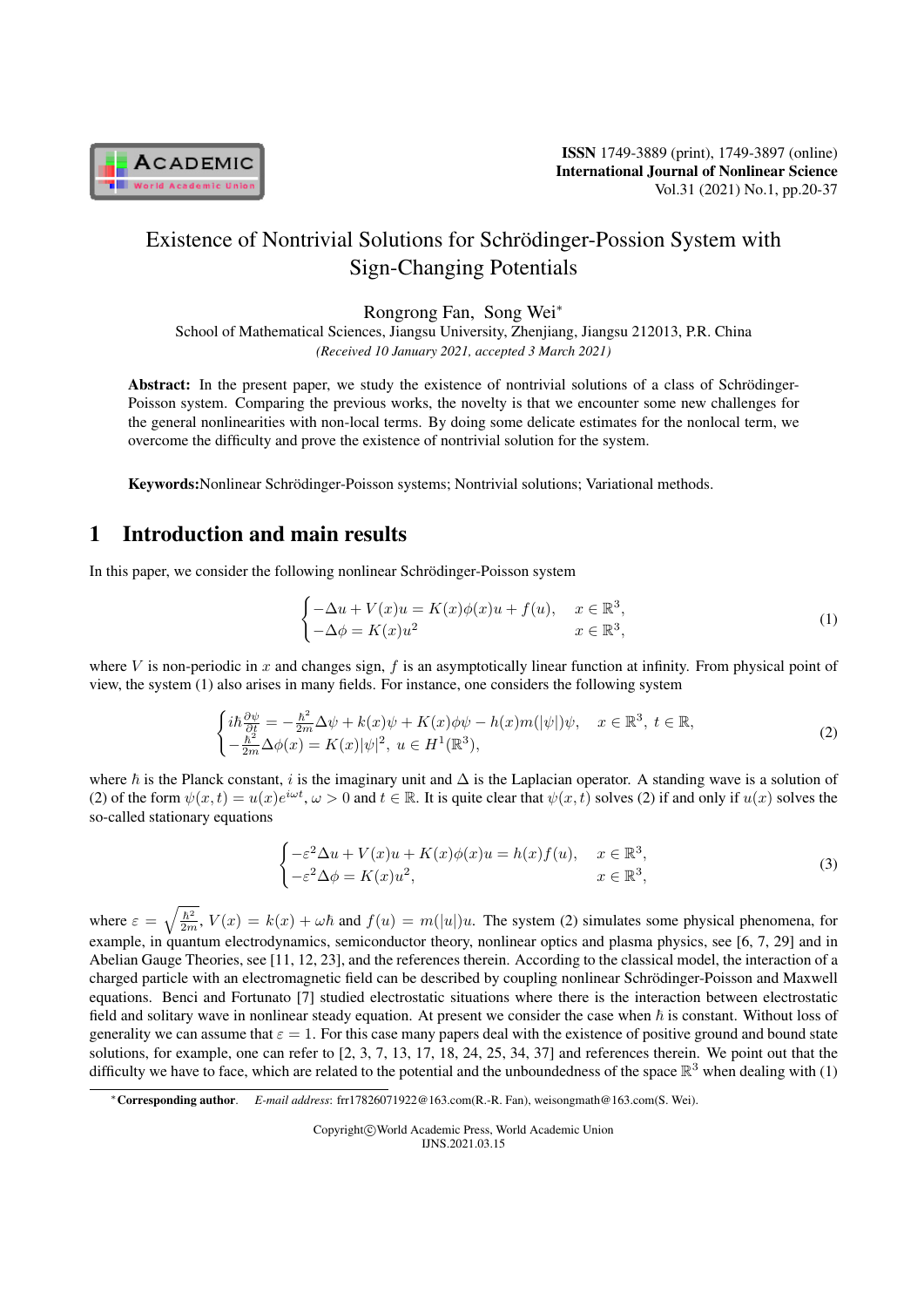or (3). About the autonomous case and the case in which the coefficients are supposed to radial, have been investigated in the last decades by many authors. (see [3, 25, 26]), just to overcome the lack of compactness-taking advantage of the compact embedding of the subspace of  $H^1(\mathbb{R}^3) \hookrightarrow L^p(\mathbb{R}^3)$  ( $\forall p \in (2,6)$ ). More recently, many of the contributions of (3) also give a case where the coefficients in  $(1)$  do not give a symmetry assumption. (see [1, 8, 9, 15]).

Up till now, a large number of the works has been done in the past, for instance, Zhao in [36] considered the system (3) when  $\varepsilon = 1$ ,  $f(u) = |u|^{p-2}u(2 < p < 6)$ , studying the existence and concentration of solutions for the Schrödinger-Poisson equations

$$
\begin{cases}\n-\Delta u + V(x)u + \lambda K(x)\phi(x)u = |u|^{p-2}u, & x \in \mathbb{R}^3, \\
-\Delta \phi = K(x)u^2 & x \in \mathbb{R}^3,\n\end{cases}
$$

with steep well potential. Given the similar assumptions about  $V$  and  $K$ ,  $f$  is either superlinear or sublinear in  $u$  as *|u| → ∞*. For some more generic 4-superlinear conditions on *f*(*x, u*), Ye and Tang in [35] have proved the existence and multiplicity of solutions for the autonomous case

$$
\begin{cases}\n-\Delta u + V(x)u + \lambda K(x)\phi(x)u = f(x, u), & x \in \mathbb{R}^3, \\
-\Delta \phi = K(x)u^2 & x \in \mathbb{R}^3,\n\end{cases}
$$

where  $\lambda > 0$  is a parameter. This paper devoted to studying the existence of a solution of the following Schrödinger-Poisson systems where *f* is an asymptotically linear nonlinearity, and *K*, *V* such that  $\lim_{|x|\to\infty} K(x) = 0$  and  $\lim_{|x|\to\infty} V(x) =$ *V∞*.

In this paper, the motivation to looking for a nontrivial solution to Equation (1) is inspired by the research of existence of a nontrivial solution for nonlinear Schrödinger equations

$$
-\triangle u + V(x) = f(u) \quad \text{in } H^1(\mathbb{R}^N)
$$
\n<sup>(4)</sup>

in R *<sup>N</sup>* (see[20]). In recent years, this system has been widely studied under variant assumptions on *V* and *f*. Their proof is based on a decomposition of  $H^1(\Bbb R^3)$  into two infinite-dimensional subspaces and a generalised linking theorem, that is applied to the energy functional related to the problem. Especially in [21], Maia and Soares found a radial nontrivial solution for the radial nonlinear Schrödinger equation when  $N \geq 3$ . To dealing with the lack of compactness of the Sobolev embeddings in  $\mathbb{R}^N$ , it is easy to use the Concentration-compactness Principle of Lions to compensate for compactness. In order to obtain the linking geometry in Cerami condition as in [20], it is crucial to projected the limit problem

$$
-\triangle u + V_{\infty}u = f(u) \quad \text{in } H^{1}(\mathbb{R}^{3})
$$
\n<sup>(5)</sup>

on a infinite-dimensional subspace of  $H^1(\mathbb{R}^3)$  with finite codimension (see[22, Theorem 1] or [27, Theorem 1]). Here  $w_0$ is a unique positive ground-state solution of the limit problem, (proved in [5]).

In order to prove our main results, we assume that:

- $(V_1)$   $V \in C(\mathbb{R}^3, \mathbb{R})$  and  $-V_0 \le V(x) < V_\infty$ , where  $V_0, V_\infty > 0$ .
- $(V_2)$   $\lim_{|x| \to \infty} V(x) = V_\infty$ .
- $(V_3)$   $0 \in \sigma(L)$  and inf  $\sigma(L) < 0$ , where  $\sigma(L)$  is the spectrum of the operator  $L = -\Delta + V$ .
- $(V_4)$   $K(x) \in L^2(\mathbb{R}^3)$  is a nonnegative function,  $K(x) > 0$ ,  $\lim_{|x| \to \infty} K(x) = 0$ .
- $(V_5)$   $V(x) \leq V_{\infty} C_{\zeta} e^{-\zeta |x|}$ , where  $C_1 > 0$  and  $0 < \zeta < \sqrt{V_{\infty}}$ .

We set

$$
F(u) := \int_0^u f(l) \, dl,
$$

and make the following hypotheses on *f*.

- $(f_1)$   $f \in C^3(\mathbb{R}, \mathbb{R})$  and  $\lim_{l \to 0} (f(l)/l) = 0$ .
- $(f_2)$   $\lim_{|l|\to\infty} (|f(l)|/|l|) = m > V_{\infty}$  and  $|f(l)|/|l| < m$  for all  $l \in \mathbb{R} \setminus \{0\}.$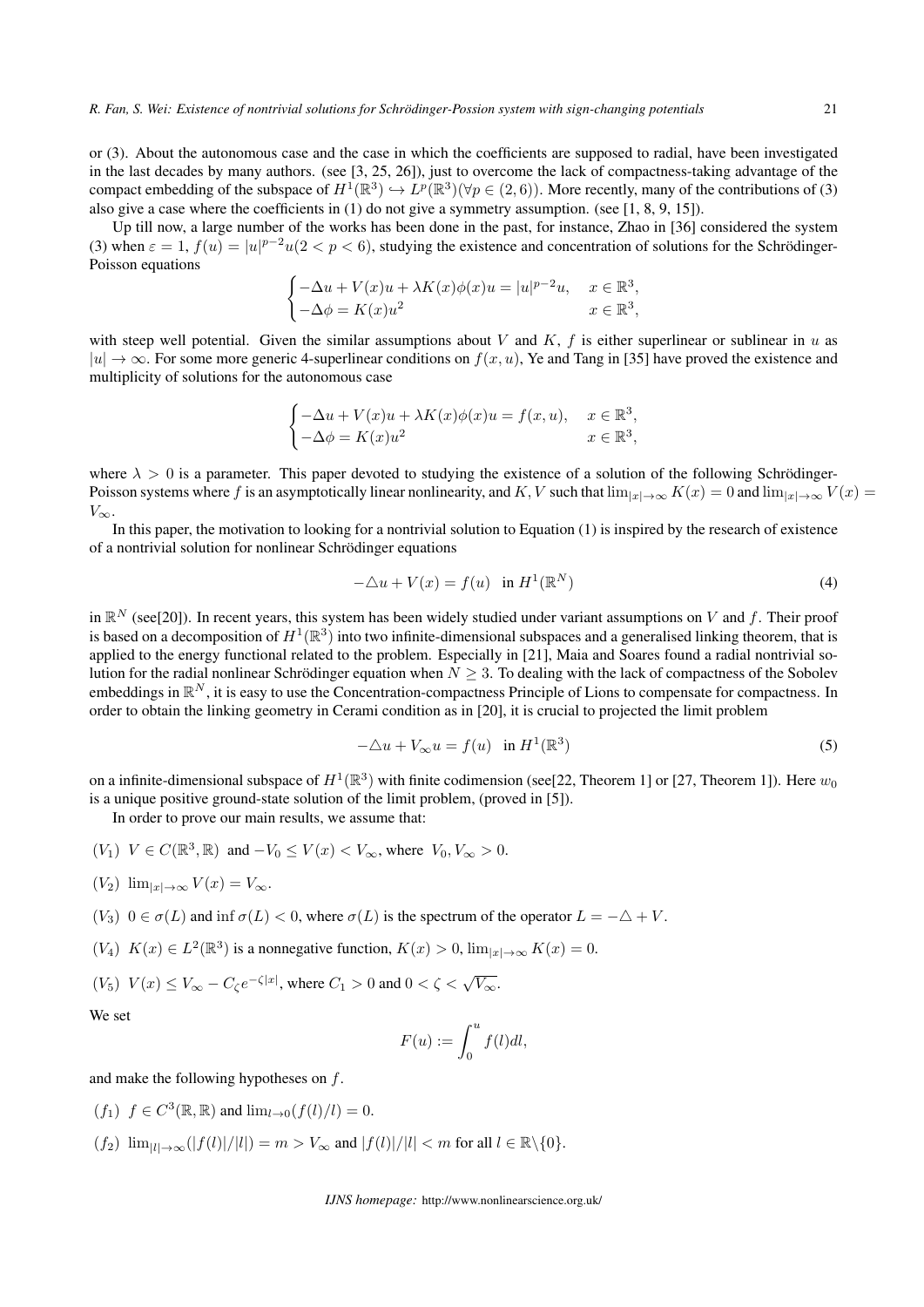22 *International Journal of Nonlinear Science, Vol.31 (2021), No.1,pp. 20-37*

(*f*<sub>3</sub>)  $Q(l) = f(l)l - 2F(l)$ ; then, for all  $l \in \mathbb{R} \setminus \{0\}$ ,  $F(l) \geq 0$ ,  $Q(l) > 0$ ,

$$
\lim_{l \to \infty} Q(l) = +\infty.
$$

(*f*<sub>4</sub>) There are  $C_k > 0$  and  $3 < p_1 \leq p_2$ , such that  $p_1, p_2 < 5$  and

$$
|f^{(k)}(l)| \le C_k(|l|^{p_1-k} + |l|^{p_2-k}), \text{ for } k \in \{0,1,2,3\} \text{ and } l \in \mathbb{R}.
$$

(*f*<sub>5</sub>) The function  $l \mapsto f(l)/l$  is increasing in  $l \in (0, +\infty)$ .

This kind of hypotheses was first introduced by Liliane in [20], We used it in expressing our results.

**Theorem 1** Assume that  $(V_1)$ - $(V_5)$  and  $(f_1)$ - $(f_5)$  hold. Then problem (1) has a nontrivial weak solution  $u$  in  $H^1(\mathbb{R}^3)$ .

The paper is organized as follows. The proof of theorem 1 contain in section 4. In Section 2, we devoted to the construction of the variational framework, to recalling some known results and to stating some useful estimates. Section 3 is dedicated to show the functional *I* satisfies the geometry of the linking theorem, and we prove our main result to get the boundedness of the Cerami sequences of the functional *I* associated with problem (1). In Section 4, we prove that the boundedness of the Cerami sequences of the functional *I* associated with problem (1).

**Remark 2** It is easy to verify that the asymptotically cubic nonlinearity  $f(u) = \frac{u^3}{1+nu^2}$  with  $n \in (0, V_\infty^{-1})$  satisfy *hypotheses*  $(f_1)$ - $(f_5)$ .

#### 2 Variational setting

Throughout the paper, we shall introduce the notation and terminology in expressing our results. We define the operator  $\Phi: H^1(\mathbb{R}^3) \to D^{1,2}(\mathbb{R}^3)$  as

$$
\Phi(u) = \phi_u = \int_{\mathbb{R}^3} \frac{K(y)u^2(y)}{|x - y|} dy = \frac{1}{|x|} * K(x)u^2.
$$

From [9], [8], we know that  $\phi_u$  is a weak solution of  $-\Delta \phi = K(x)u^2$ . If  $u_n \to u \in H^1(\mathbb{R}^3)$  then  $\phi(u_n) \to \phi(u)$  in  $D^{1,2}(\mathbb{R}^3)$ . Moreover,  $\int_{\mathbb{R}^3} K(x)\phi_{u_n}u_n^2 \to \int_{\mathbb{R}^3} K(x)\phi_u u^2$  and  $\int_{\mathbb{R}^3} K(x)\phi_{u_n}u_n \phi \to \int_{\mathbb{R}^3} K(x)\phi_u u \phi$ ,  $\forall \phi \in H^1(\mathbb{R}^3)$ .

Let  $E := H^1(\mathbb{R}^3)$ . The energy functional  $J_V : E \to \mathbb{R}$  with equation (1) is defined by

$$
J_V(u) = \frac{1}{2} \int_{\mathbb{R}^3} \left( |\nabla u|^2 + V(x) u^2 \right) dx - \frac{1}{4} \int_{\mathbb{R}^3} K(x) \phi_u u^2 dx - \int_{\mathbb{R}^3} F(u) dx \tag{1}
$$

with  $u \in E$ . From conditions  $(V_2)$  and  $(V_3)$ , it is straightforward to show that there is a sequence of eigenvalues  $\lambda_1 < \lambda_2 \leq \cdots \leq \lambda_k < 0$  from the eigenvalue problem

$$
-\Delta u + V(x)u = \lambda u, \ u \in L^{2}(\mathbb{R}^{3}).
$$
\n(2)

(see [14, Theorem 30], [20]). Indicated by  $\varphi_i$ , the eigenfunction corresponding to  $\lambda_i$ ,  $i \in 1, 2, ..., k$ , in  $H^1(\mathbb{R}^3)$ . Setting

$$
E^- := \text{span} \left\{ \varphi_i : i = 1, 2, \dots, k \right\} \text{ and } E^+ := \left( E^- \right)^{\perp},
$$

we can get  $E = E^+ \oplus E^-$ . Refering to [28, Theorem 3.15], the essential spectrum of  $-\triangle + v$  is the interval  $[V_\infty, +\infty)$ , that is, dim  $E^- < \infty$ . Thereafter, for every function  $u \in E$  can be written as  $u = u^+ + u^-$  uniquely, where  $u^+ \in E^+$  and *u*<sup>−</sup>  $∈$  *E*<sup>−</sup>. Therefore, by following the same method in [20], we may introduce the new inner product  $\langle \cdot, \cdot \rangle$  in *E*, namely

$$
\langle u, v \rangle = \begin{cases} \int_{\mathbb{R}^3} (\nabla u \cdot \nabla v + V(x)uv) dx & \text{if } u, v \in E^+, \\ -\int_{\mathbb{R}^3} (\nabla u \cdot \nabla v + V(x)uv) dx & \text{if } u, v \in E^-, \\ 0 & \text{if } u \in E^+ \text{and } v \in E^-, \end{cases}
$$

such that the corresponding norm  $\|\cdot\|$  is equivalent to  $\|\cdot\|_E$ , where  $\|\cdot\|_E$  denotes a standard norm in  $H^1(\mathbb{R}^3).$  Moreover, following from (1), the functional  $J_V$  may be written as

$$
J_V(u) = \frac{1}{2} ||u^+||^2 + \frac{1}{2} ||u^-||^2 - \frac{1}{4} \int_{\mathbb{R}^3} K(x) \phi_u u^2 dx - \int_{\mathbb{R}^3} F(u) dx \tag{3}
$$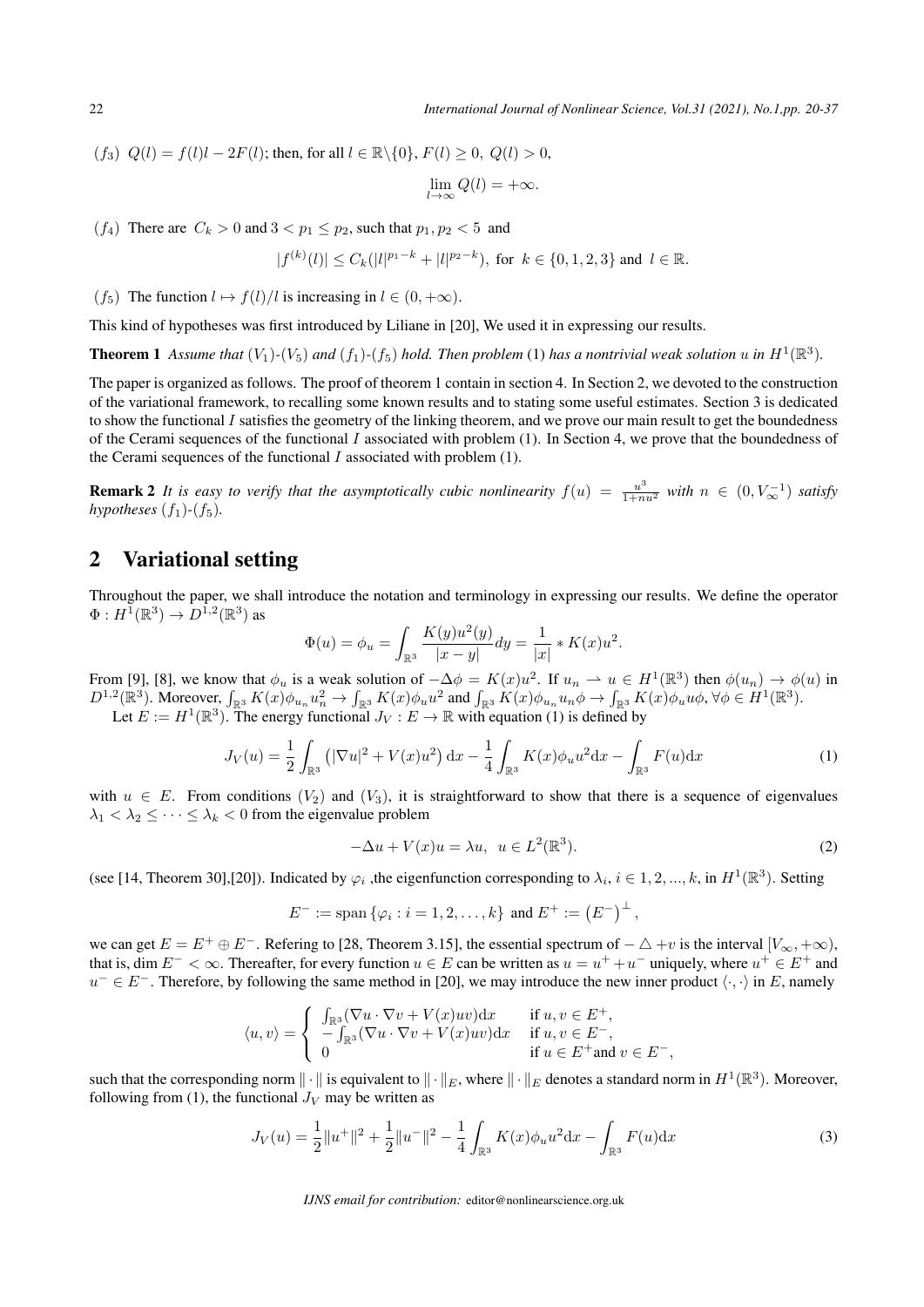*R. Fan, S. Wei: Existence of nontrivial solutions for Schrodinger-Possion system with sign-changing potentials ¨* 23

for every function  $u = u^+ + u^- \in E$ . Owing to the definition of  $\varphi_i$  and  $\lambda_i \in 1, 2, ..., k$ , notice that

$$
\int_{\mathbb{R}^3} u^+(x)u^-(x)dx = 0\tag{4}
$$

for all functions  $u^+ \in E^+$  and  $u^- \in E^-$ .

Given  $(X, \| \cdot \|)$  is a Banach space, for some constant  $M > 0$ , we can say that  $\{z_n\} \subset X$  is Cerami sequence if  $|J(z_n)| < M$ . What's more, a functional  $J \in C^1(X,\mathbb{R})$  satisfies the Cerami condition (C) refer to  $||J'(z_n)||_{E^*}$   $(1 + ||z_n||) \rightarrow$ 0 has a subsequence  $z_{n_k} \to z$  in X.

## 3 A nontrivial critical point

**Theorem 3** *(Linking Theorem under the*  $(C_c)$  *condition).* Let  $R > \rho > 0$ ,  $E = E^+ \bigoplus E^-$  be a Banach space with dim  $E^{-} < \infty$ *. And let*  $w \in E^{+}$  *be a fixed element such that*  $||u|| = \rho$ *. Setting :* 

$$
M := \{ z = su + v^- : ||z|| \le R, s \ge 0, v^- \in E^- \},
$$
  
\n
$$
M_0 := \{ z = su + v^- : v^- \in E^-, ||z|| = R, s \ge 0 \text{ or } ||z|| \le R, s = 0 \},
$$
  
\n
$$
N_\rho := \{ z \in E^+ : ||z|| = \rho \}.
$$

 $Let I \in C^1(E, \mathbb{R})$  *be such that* 

$$
\alpha_1 := \inf_{N_\rho} J_V > \beta := \max_{M_0} J_V.
$$

*Then,*  $c \geq \alpha$ *, and there exists a Cerami sequence at level c for the functional*  $J_V$  *where* 

$$
c := \inf_{\gamma \in \Gamma} \max_{z \in M} J_V(\gamma(z)), \quad \gamma := \left\{ \gamma \in C(M, E) : \gamma|_{M_0} = Id \right\}.
$$

To simplify the notation, given  $z \in E$  and  $y \in \mathbb{R}^3$ , we write  $z^+(\cdot - y)$  (or  $z^-(\cdot - y)$ ) referring to the projection in *E*<sup>+</sup> (respectively, in *E*<sup>−</sup>) of the translated function  $z(· - y)$ . Consider the limit problem (5) and the energy functional associated with the equation (5) given by

$$
J_{\infty}(z) = \frac{1}{2} \int_{\mathbb{R}^3} (|\nabla z|^2 + V_{\infty} z^2) \, dx - \int_{\mathbb{R}^3} F(z) dx, \ z \in H^1(\mathbb{R}^3),
$$

for  $z \in E$ . Let  $w_0 \in E$  be a positive, and continuous solution of the equation (5) such that  $J_\infty(w_0) = c_\infty > 0$ . Due to  $V_{\infty}$  *< m*, it is not difficult to directly check the existence of  $w_0$ .

In order to prove that *J* satisfies linking theorem, we need to state some basic conclusions.

**Remark 4** If *z* and *v* are functions in  $L^2(\mathbb{R}^3)$ , it holds that

$$
\int_{\mathbb{R}^3} z(x-y)v(x) \mathrm{d} x \to 0 \quad \text{if } |y| \to \infty.
$$

*For*  $R > 0$  *and*  $y \in \mathbb{R}^3$ *, consider* 

$$
M = \{ z = sw_0^+(-y) + v^- : v^- \in E^-, ||z|| \le R, s \ge 0 \}
$$

*and*

$$
M_0 = \{ z = sw_0^+(-y) + v^- : v^- \in E^-, ||z|| = R, s \ge 0 \text{ or } ||z|| \le R, s = 0 \}.
$$

**Remark 5** *There exist constants*  $\alpha > 0$ *, such that*  $N_\rho \subset E^+$  *and*  $J_V|_{N_\rho} \geq \alpha$ *.* 

**Proof.** On account of assumptions  $(f_1)$  and  $(f_2)$ , given  $\varepsilon > 0$  and  $2 \le p \le 2^*$ , there exists  $C, C_{\varepsilon} > 0$  such that

$$
|F(l)| \le \varepsilon |l|^2 + C_{\varepsilon}|l|^p \text{ and } |f(l)| \le \varepsilon |l| + C_{\varepsilon}|l|^{p-1},\tag{5}
$$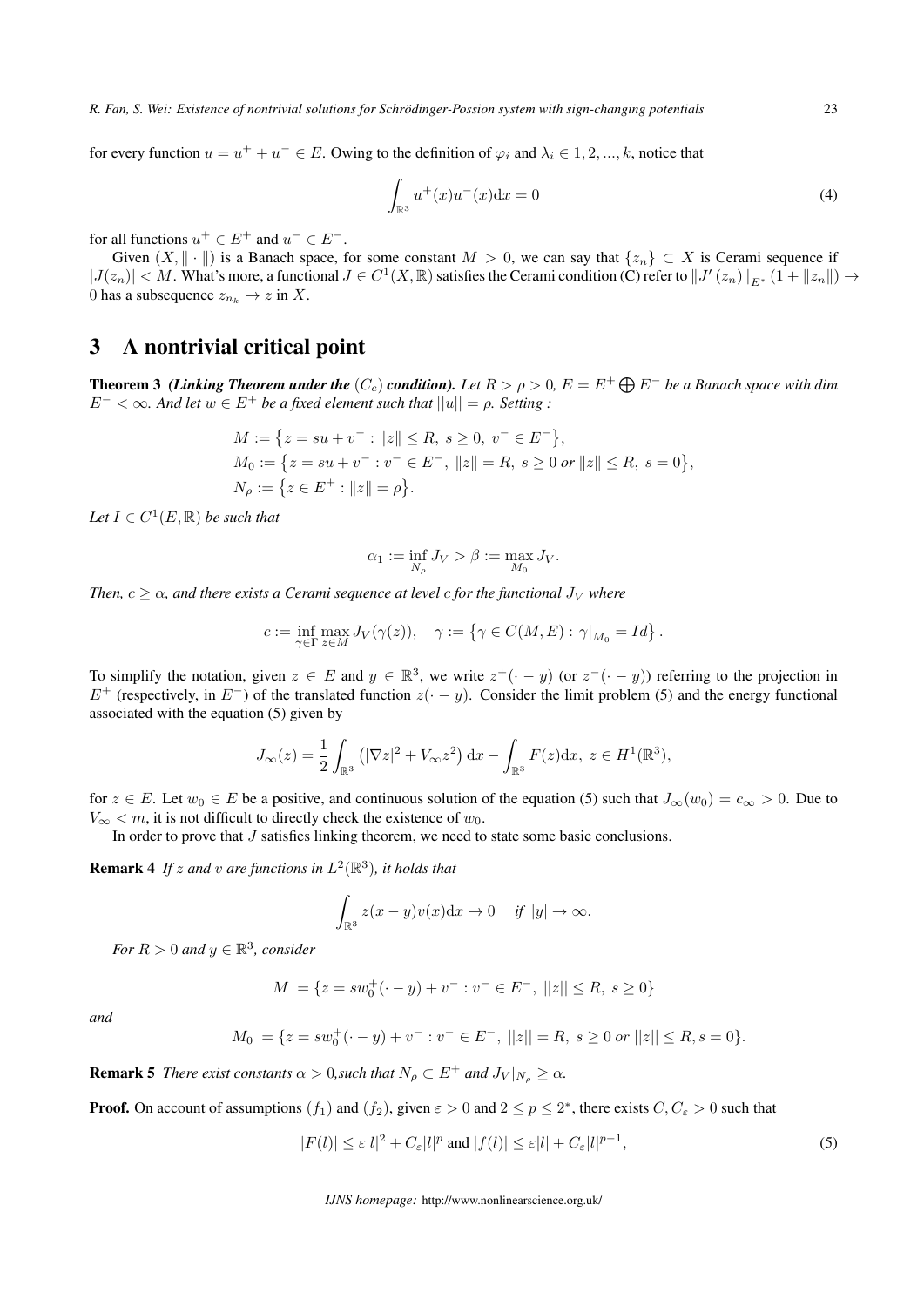for all  $l \in \mathbb{R}$ . Since  $N_\rho \subset E^+, 2 \le p \le 2^*$ , by (5) for all  $z \in N_\rho$ , thanks to the equivalence of the norms, it yields

$$
J_V(z) = \frac{1}{2} ||z|| - \int_{\mathbb{R}^3} F(x, z(x)) dx - \frac{1}{4} \int_{\mathbb{R}^3} k(x) \phi_z z^2 dx
$$
  
\n
$$
\geq \frac{1}{2} \rho^2 - \int_{\mathbb{R}^3} (\varepsilon |z(x)|^2 + C_{\varepsilon} |z(x)|^p) dx - \frac{C}{4} ||z||^4
$$
  
\n
$$
\geq \frac{1}{2} \rho^2 - (\varepsilon C_2^2 ||z||^2 + C_{\varepsilon} C_p^p ||z||^p + \frac{C}{4} ||z||^4)
$$
  
\n
$$
= \rho^2 \left[ (\frac{1}{2} - \varepsilon C_2^2) - (C_{\varepsilon} C_p^p \rho^{p-2} - \frac{C}{4} \rho^2) \right]
$$
  
\n
$$
\geq \rho^2 (b_1 - b_2) = \alpha > 0,
$$
 (6)

We choose  $\varepsilon$ ,  $\rho$  are sufficiently small, such that  $\frac{1}{2} > \varepsilon C_2^2$ ,  $\frac{C_\varepsilon}{p}C_p^p\rho^{p-2} > \frac{C}{4}\rho^2$  and also

$$
b_1 := (\frac{1}{2} - \varepsilon C_2^2) > C_{\varepsilon} C_p^p \rho^{p-2} - \frac{C}{4} \rho^2 =: b_2,
$$

 $\alpha > 0$  is guaranteed and from (6), it is clear that  $I|_{N_o} \geq \alpha$ .

**Remark 6 ([20]APPENDIX A.)** *Denote*  $B_1$  *is the open ball of radius* 1 *with the boundary*  $\partial B_1$ *, where the open ball in*  $a$  finite-dimensional space generated by the functions  $w_0^+,\varphi_1,...,\varphi_n$ , such that

$$
\lim_{R \to \infty} \int_{\mathbb{R}^3} \left( \frac{F(Ru)}{(Ru)^2} - \frac{m}{2} \right) u^2 dx = 0,
$$
\n(7)

*uniformly for*  $u \in \partial B_1$ .

**Proof.** In truth, for each  $R = j \in \mathbb{N}$ , consider  $G_j : \partial B_1 \to \mathbb{R}$  the functional given by  $G_j = \int_{\mathbb{R}^3}$  $\int$  *F* $(ju)$  $\frac{f'(ju)}{(u)^2} - \frac{m}{2}$  $\int u^2 dx$ . The continuity of the function *F* shows that  $G_i$  is a continuous functional for each fixed *j*. The equivalence of the norms and hypothesis  $(f_2)$  show that there exist a constant  $P > 0$  such that

$$
0 \le G_j(u) = \int_{\mathbb{R}^3} \left( \frac{F(ju)}{(ju)^2} - \frac{m}{2} \right) u^2 dx \le P
$$

for all  $\partial B_1$ . Because of the continuity of the functional  $G_j$  in the compact set  $\partial B_1$ , for each fixed *j*, the functional  $G_j$ assumes its maximum at  $u_j \in \partial B_1$ . Consider finite dimensional space spanned by the functions  $w_0^+, \varphi_1, ..., \varphi_n$  and the maximum sequence  $u_j$ , since  $||u|| = 1$  for each *j*, here exists  $u^* \in \partial B_1$  such that, up to a subsequence,

$$
u_j \to u^*,\tag{8}
$$

strongly in the norm  $|| \cdot ||$ . We have  $0 \le G_i(u) \le G_i(u_j)$  for all  $u_j \in \partial B_1$  and for each *j*, thus,

$$
0 \le \int_{\mathbb{R}^3} \left( \frac{F(ju)}{(ju)^2} - \frac{m}{2} \right) u^2 dx \le \int_{\mathbb{R}^3} \left( \frac{F(ju_j)}{(ju_j)^2} - \frac{m}{2} \right) u_j^2 dx \tag{9}
$$

for all *u* and for each *j*. Taking the limit  $j \to \infty$ , we first note that  $u_j \to u^*$  almost everywhere in  $\mathbb{R}^3$ . Thus, if  $u^* \neq 0$ , it follows that  $ju_j(x) \to \infty$  if  $j \to \infty$ . Hence, hypothesis  $(f_2)$  yields

$$
\left(\frac{F(ju_j(x))}{(ju_j(x))^2} - \frac{m}{2}\right)u_j(x)^2 \to 0\tag{10}
$$

if  $j \to \infty$ . If  $u^*(x) = 0$ , we also have (10). By the strong convergence in (8), there exists a function  $g \in L^1(\mathbb{R}^3)$  such that, up to a subsequence,

$$
0 \le \left(\frac{F(ju_j(x))}{(ju_j(x))^2} - \frac{m}{2}\right)u_j(x)^2 \le m|u_j^2(x)| \le mg(x) \in L^1(\mathbb{R}^3). \tag{11}
$$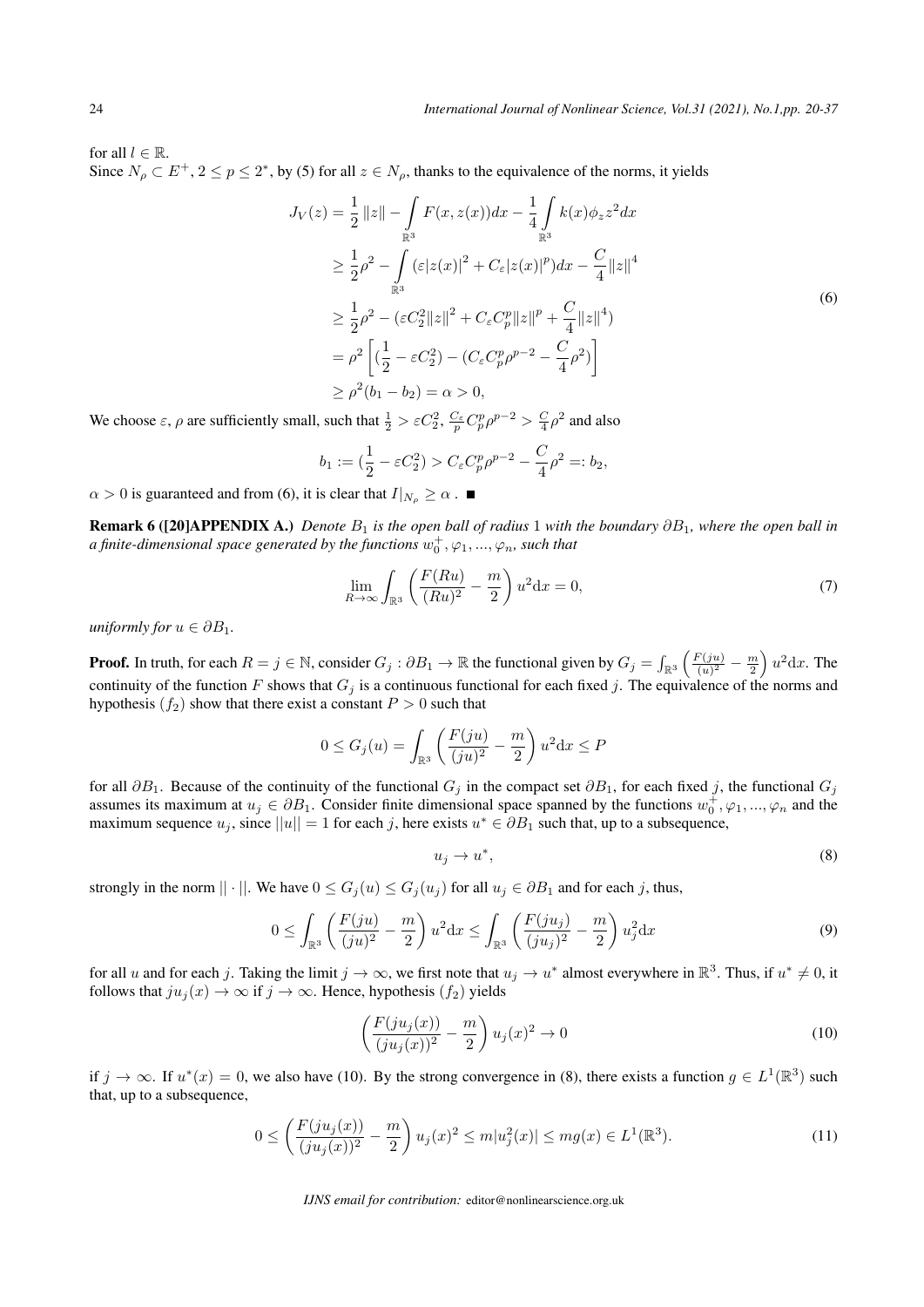Finally, by (10) and (11), the Lebesgue Dominated Convergence Theorem guarantee

$$
\lim_{j \to \infty} \int_{\mathbb{R}^3} \left( \frac{F(ju_j)}{(ju_j)^2} - \frac{m}{2} \right) u_j^2 dx = 0.
$$
\n(12)

It is clear that, taking  $j \to \infty$  in (9), we have

$$
\lim_{j \to \infty} \int_{\mathbb{R}^3} \left( \frac{F(ju)}{(ju)^2} - \frac{m}{2} \right) u^2 dx = 0,
$$
\n(13)

uniformly for  $u \in \partial B_1$ .  $\blacksquare$ 

Next we shall prove the compactness lemma for the functional *J<sup>V</sup>* .

**Lemma 7** There exist  $R > 0$  and  $y \in \mathbb{R}^3$ , with R and  $|y|$  sufficiently large, such that  $J_V|_{M_0} \leq 0$ .

**Proof.** Since subset  $M_0$  is equal to a disjioint union of  $M_1$  and  $M_2$  denote

$$
M_1 = \{ z = sw_0^+ (\cdot - y) + v^- : v^- \in E^-, ||z|| \le R, s = 0 \}
$$

and

 $M_2 = \{z = sw_0^+(-y) + v^- : v^- \in E^-, ||z|| = R, s > 0\}.$ 

Since  $M_1 \subset E^-$ , we have  $J_V(z) < 0$  for any  $z \in M_1$ . Let  $R > 0$  and  $z \in M_2$  with  $||z|| = R$ . Writing

$$
z = ||z||z/||z|| = ||z||u(z) = ||z||(\lambda(z)w_0^+(\cdot - y) + v^-)
$$

where  $\lambda \in \mathbb{R}^+, v^- \in \mathbb{E}^-$  and  $||u(z)|| = 1$ , this is,

$$
J_V(z) = J_V(u(z)||z||)
$$
  
=  $\frac{1}{2}||z||^2 \lambda^2(z)||w_0^+(\cdot - y)||^2 - \frac{1}{2}||z||^2||v^-||^2 - \frac{1}{4} \int_{\mathbb{R}^3} \phi_{||z||u(z)}||z||^2 u^2(z) dx - \int_{\mathbb{R}^3} F(||z||u(z)) dx$   
=  $\frac{1}{2}||z||^2 \left\{ \lambda^2(z)||w_0^+(\cdot - y)||^2 - \frac{1}{2}||v^-||^2 - \frac{1}{4} \int_{\mathbb{R}^3} \phi_{||z||u(z)} u^2(z) dx - 2 \int_{\mathbb{R}^3} \frac{F(Ru(z))}{(Ru(z))^2} u^2(z) dx \right\}.$  (14)

For convenience we simplify the notation, write  $\lambda$ , u, and  $v^-$  as  $\lambda(z)$ ,  $u(z)$  and  $v^-(z)$ , respectively. By hypothesis  $(f_2)$ ,  $\lim_{|t| \to \infty} (|F(l)|/|l|^2) = \frac{1}{2}m$  and  $|F(l)|/|l|^2 \leq \frac{m}{2}$  for all  $l \neq 0$ , we then have

$$
\left\| \frac{F(Ru)}{(Ru)^2} u^2 \right\| \le \frac{m}{2} u^2 \in L^1(\mathbb{R}^3).
$$

In light of Remark 6,

$$
\lim_{R \to \infty} \int_{\mathbb{R}^3} \left( \frac{F(Ru)}{(Ru)^2} - \frac{m}{2} \right) u^2 dx = 0 \tag{15}
$$

for all  $u \in E$  such that  $||u|| = 1$ . Since  $M_2$  is contained in a finite-dimensional subspace of  $E, z = ||z||u(z) \in M_2$ , with  $||u|| = 1$ , having made these considerations, the limit (15) is then uniform in *u*. In addition, from  $\int_{\mathbb{R}^3} w_0^+(x-y)v^- dx = 0$ , we can get

$$
J_V(z) = \frac{1}{2}||w||^2 \left[ \lambda^2 ||w_0^+(\cdot - y)||^2 - \frac{1}{2} ||v^-||^2 - \frac{1}{4} \int_{\mathbb{R}^3} \phi_{||z||u} u^2 dx - m \int_{\mathbb{R}^3} u^2(z) dx + o_R(1) \right]
$$
  
\n
$$
= \frac{1}{2} ||z||^2 \left[ \lambda^2 ||w_0^+(\cdot - y)||^2 - \frac{1}{2} ||v^-||^2 - \frac{1}{4} \int_{\mathbb{R}^3} \phi_{||z||u} u^2 dx - m \int_{\mathbb{R}^3} (\lambda w_0^+(x - y) + v^-)^2 dx + o_R(1) \right]
$$
  
\n
$$
= \frac{1}{2} ||z||^2 \left[ \lambda^2 ||w_0^+(\cdot - y)||^2 - ||v^-||^2 - \frac{1}{4} \int_{\mathbb{R}^3} \phi_{||z||u} u^2 dx - m \lambda^2 \int_{\mathbb{R}^3} (w_0^+)^2 (x - y) dx \right]
$$
  
\n
$$
- m \int_{\mathbb{R}^3} (v^-)^2 dx + o_R(1) \right]
$$
  
\n
$$
\leq \frac{1}{2} ||z||^2 \left[ \lambda^2 \left( ||w_0^+(\cdot - y)||^2 - m \int_{\mathbb{R}^3} (w_0^+)^2 (x - y) dx \right) + o_R(1) \right].
$$
 (16)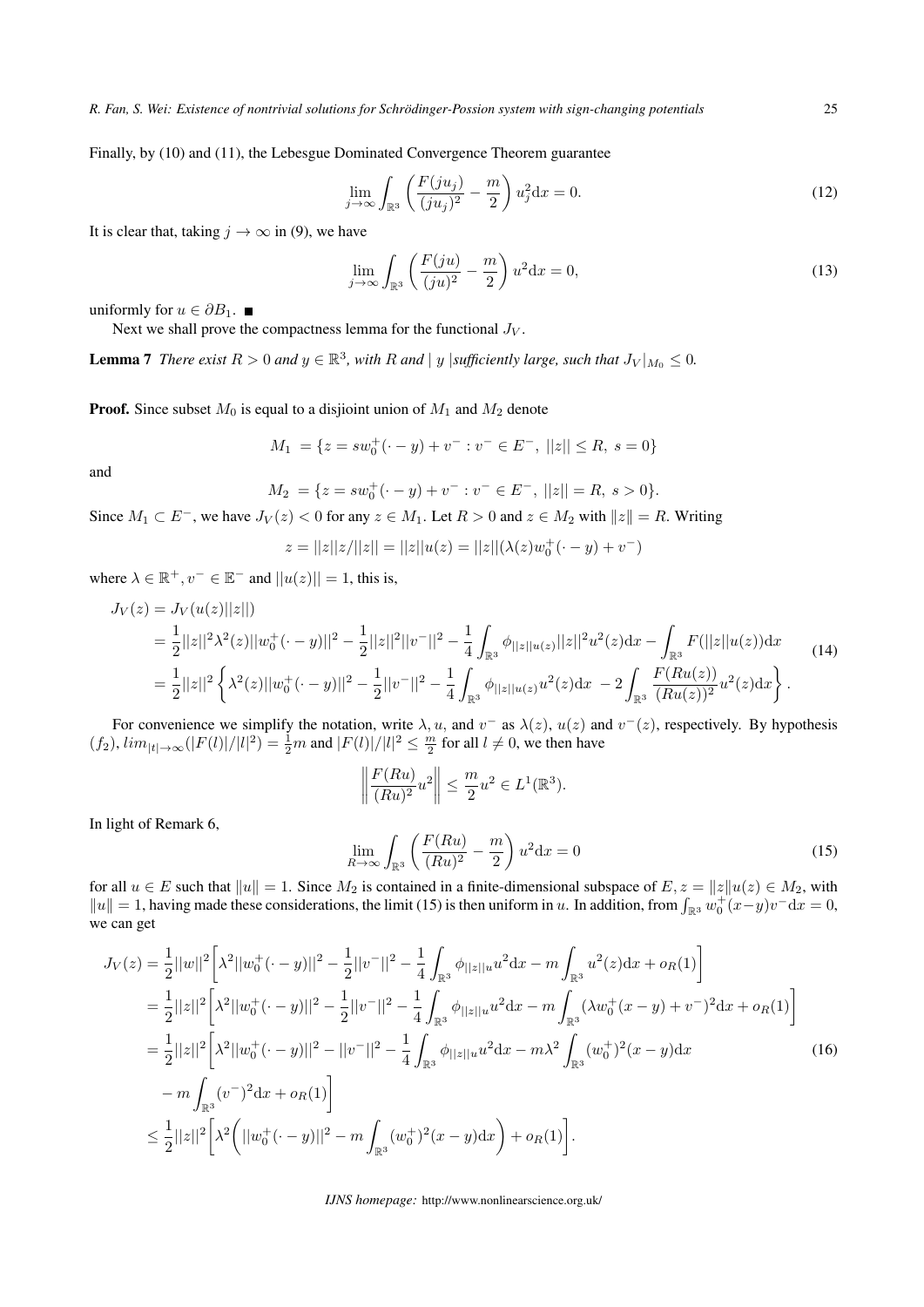According to hypothesis  $(V_1)$ ,  $V(x) \leq V_\infty$  for all  $x \in \mathbb{R}^3$ , indicating that

$$
\|w_0^+(\cdot - y)\|^2 = \int_{\mathbb{R}^3} \left( \left|\nabla w_0^+(x - y)\right|^2 + V(x) \left(w_0^+\right)^2 (x - y)\right) dx
$$
  
\n
$$
\leq \int_{\mathbb{R}^3} \left( \left|\nabla w_0^+(x - y)\right|^2 + V_\infty \left(w_0^+\right)^2 (x - y)\right) dx
$$
  
\n
$$
= \left\|w_0^+(\cdot - y)\right\|_{V_\infty}^2 \leq \|w_0(\cdot - y)\|_{V_\infty}^2.
$$
\n(17)

Because of the translational invariance of  $J_{\infty}$ , then  $w_0$  and  $w_0(\cdot - y)$  are critical points of the functional of  $I_{\infty}$ . Hence,  $J'_{\infty}(w_0(\cdot - y))w_0(\cdot - y) = 0$ , that is,

$$
J'_{\infty}(w_0(\cdot - y)) = \langle Lw_0, w_0 \rangle - \int_{\mathbb{R}^3} f(w_0(x - y))(w_0(x - y))dx.
$$
  

$$
||w_0(\cdot - y)||_{V_{\infty}}^2 = \int_{\mathbb{R}^3} f(w_0(x - y))(w_0(x - y))dx.
$$
 (18)

From (17) and (18),

$$
\|w_0^+(\cdot - y)\| \le \int_{\mathbb{R}^3} f(w_0(x - y))(w_0(x - y)) \mathrm{d}x. \tag{19}
$$

Subtracting (16) in (19), and then afterwards adding and subtracting the integral  $\int_{\mathbb{R}^3} w_0^2(x-y) dx$ , we obtain

$$
J_V(z) \leq \frac{1}{2} ||z||^2 \left\{ \lambda^2 \left[ \int_{\mathbb{R}^3} f(w_0(x - y)) w_0(x - y) dx \right. \\ -m \int_{\mathbb{R}^3} (w_0^+)^2 (x - y) dx \right] + o_R(1) \right\}
$$
  
\n
$$
= \frac{1}{2} ||z||^2 \left\{ \lambda^2 \left[ \int_{\mathbb{R}^3} f(w_0(x - y)) w_0(x - y) dx \right. \\ -m \int_{\mathbb{R}^3} w_0^2 (x - y) - (w_0^+)^2 (x - y) dx \right] + o_R(1) \right\}
$$
  
\n
$$
= \frac{1}{2} ||z||^2 \left\{ \lambda^2 \left[ \int_{\mathbb{R}^3} f(w_0(z)) w_0(z) dz - m \int_{\mathbb{R}^3} w_0^2(z) dz \right. \\ +m \int_{\mathbb{R}^3} \left[ w_0^2 (x - y) - (w_0^+)^2 (x - y) \right] dx \right] + o_R(1) \right\}.
$$
 (20)

At this point, we figure out two integrals:

$$
m\int_{\mathbb{R}^3} \left[ w_0^2(x-y) - \left( w_0^+ \right)^2 (x-y) \right] \mathrm{d}x \tag{21}
$$

and

$$
\int_{\mathbb{R}^3} f(w_0(u)) w_0(u) \mathrm{d}u - m \int_{\mathbb{R}^3} w_0^2(u) \mathrm{d}u.
$$
 (22)

First we estimate (21). Because of  $\int_{\mathbb{R}^3} w_0^+(x-y)w_0^-(x-y)dx = 0$ , we have

$$
\int_{\mathbb{R}^3} \left[ w_0^2(x - y) - \left( w_0^+ \right)^2 (x - y) \right] dx
$$
\n
$$
= \int_{\mathbb{R}^3} \left\{ \left[ w_0^+(x - y) + w_0^-(x - y) \right]^2 - \left( w_0^+ \right)^2 (x - y) \right\} dx
$$
\n
$$
= \int_{\mathbb{R}^3} \left[ \left( w_0^+ \right)^2 (x - y) + \left( w_0^- \right)^2 (x - y) - \left( w_0^+ \right)^2 (x - y) \right] dx
$$
\n
$$
= \int_{\mathbb{R}^3} \left( w_0^- \right)^2 (x - y) dx.
$$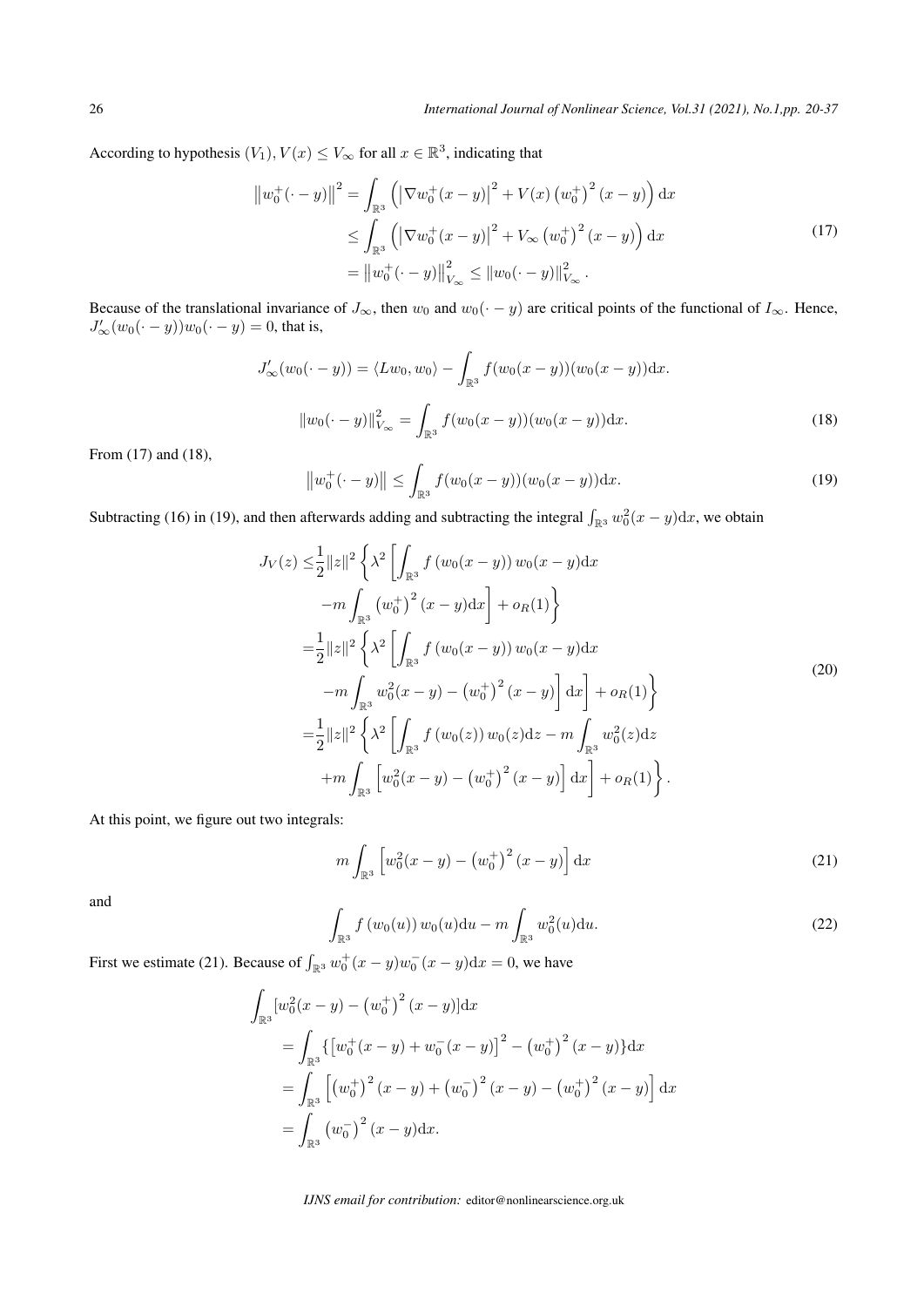*R. Fan, S. Wei: Existence of nontrivial solutions for Schrodinger-Possion system with sign-changing potentials ¨* 27

**Claim 8** The integral  $\int_{\mathbb{R}^3} (w_0^{\perp})^2 (x - y) dx \to 0$  as  $|y| \to \infty$ . Indeed, given  $\varepsilon > 0$ , since  $\varphi_1, ..., \varphi_n$  is a basis of *eigenfunctions for the subspace E−, Remark 4 and hypothesis* (*V*1) *ensure that, for each i ∈ {*1*, ..., n}, there exists*  $M_i > 0$  such that if  $|y| \ge M_i$ , then

$$
\langle w_0(x-y), \varphi_i \rangle = \frac{1}{2} \int_{\mathbb{R}^3} \nabla w_0(x-y) \cdot \nabla \varphi_i(x) dx + \frac{1}{2} \int_{\mathbb{R}^3} V(x) w_0(x-y) \varphi_i(x) dx < \varepsilon.
$$

**Proof.** Taking  $\hat{M} = max\{M_1, ..., M_n\}$ , thus it can be seen

$$
\langle w_0(x-y), \varphi_i \rangle < \varepsilon \quad \text{for all } i \in \{1, ..., n\}, \quad \text{if } |y| \ge \hat{M}. \tag{23}
$$

Since  $w_0(\cdot - y) \in E^-$  is a linear combination of the vectors  $\varphi_1, ..., \varphi_n$ , namely,

$$
w_0^-(x - y) = \sum_{i=1}^n \xi_i(y)\varphi_i(x).
$$

It follows from (20) that there exists  $\hat{M} > 0$  such that, if  $|y| \geq \hat{M}$ , then

$$
\|w_0^-(\cdot - y)\|^2 = \langle w_0(\cdot - y), w_0^-(\cdot - y)\rangle
$$
  
=  $\langle w_0(\cdot - y), \sum_{i=1}^n \xi_i(y)\varphi_i(\cdot)\rangle$   
<  $\varepsilon n \max \{|\xi_1(y)|, \dots, |\xi_n(y)|\}.$  (24)

Claim 9 *There exists a constant H >* 0 *that does not depend on y, such that*

$$
\max\left\{ |\xi_1(y)|, \dots, |\xi_n(y)| \right\} < H \text{ for all } y \in \mathbb{R}^3. \tag{25}
$$

**Proof.** In fact, according to  $dimE^- < \infty$ , by the equivalence of the norms in a finite-dimensional space, there exists  $C_{\xi} > 0$ , which does not depend on *y* such that

$$
C_{\xi}(\max\{|\xi_1(y)|,\ldots,|\xi_n(y)|\})^2 \leq \|\sum_{i=1}^n \xi_i(y)\varphi_i(x)\|_{V_{\infty}}^2.
$$

Hence,

$$
||w_0||_{V_{\infty}}^2 \ge ||w_0^-(\cdot - y)||_{V_{\infty}}^2 = ||\sum_{i=1}^n \xi_i(y)\varphi_i(x)||_{V_{\infty}}^2
$$
  
\n
$$
\ge C_{\xi}(\max\{|\xi_1(y)|,\dots,|\xi_n(y)|\})^2.
$$
\n(26)

This proves Claim 9 by choosing  $H = \frac{\|w_0\|_{V_{\infty}}^2}{\sqrt{D}} > 0$ . Then, substituting (24) in (25), we obtain  $\|w_0^-(\cdot - y)\|^2 < \varepsilon nH$ for  $|y| \geq M$ . Since the norms  $\|\cdot\|_{V_{\infty}}$  and  $\|\cdot\|$  are equivalent in E, it follows that  $\|w_0^-(\cdot - y)\|_{V_{\infty}} \to 0$  as  $|y| \to \infty$ . Thus,

$$
\int_{\mathbb{R}^3} \left( w_0^- \right)^2 (x - y) dx \le \frac{1}{V_{\infty}} \| w_0^- (\cdot - y) \|_{V_{\infty}}^2 \to 0 \quad \text{as } |y| \to \infty,
$$
\n(27)

concluding the proof of Claim 8.

By hypothesis  $(f_2)$ ,  $|f(\cdot)|/|\cdot|$  is a bounded function in  $\mathbb{R}\setminus\{0\}$  with  $|f(\cdot)|/|\cdot| \leq m$ . For (22), since  $w_0$  is radial and continuous, the function  $f(w_0(\cdot))/w_0(\cdot)$  assumes its maximum at  $x_0 \in \mathbb{R}^3$ .

$$
\int_{\mathbb{R}^3} f(w_0(z)) w_0(z) dz - m \int_{\mathbb{R}^3} w_0^2(z) dz
$$
\n
$$
= \int_{\mathbb{R}^3} \left( \frac{f(w_0(z))}{w_0(z)} - m \right) w_0^2(z) dz
$$
\n
$$
\leq \left( \frac{f(w_0(x_0))}{w_0(x_0)} - m \right) ||w_0||_{L^2(\mathbb{R}^3)}^2
$$
\n
$$
\leq \frac{1}{2} \left( \frac{f(m - w_0(x_0))}{w_0(x_0)} \right) ||w_0||_{L^2(\mathbb{R}^3)}^2 < -\zeta,
$$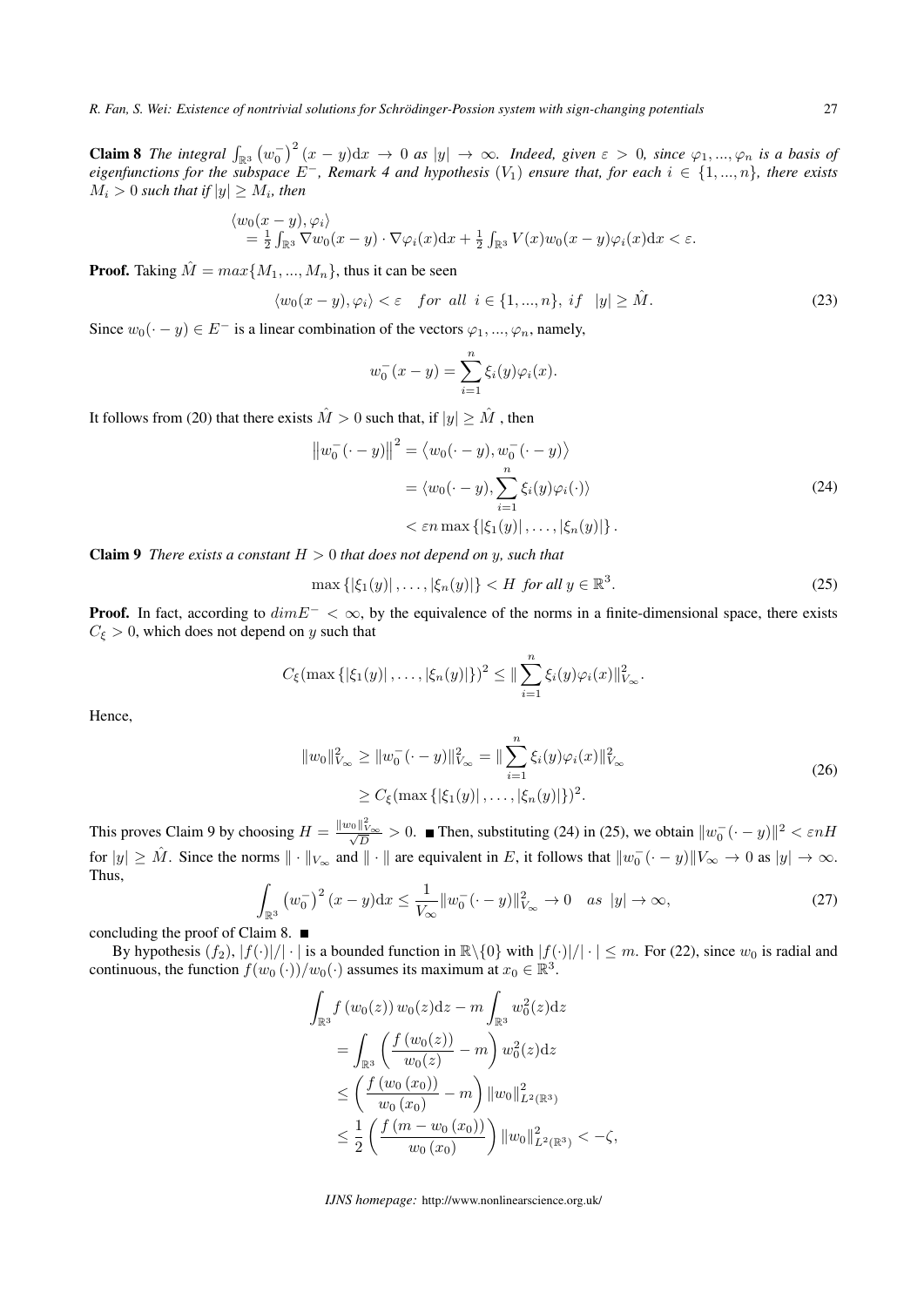where  $\zeta = \frac{1}{2}$  $\left(m - \frac{f(w_0(x_0))}{w_0(x_0)}\right)$  $w_0(x_0)$  $\int ||w_0||^2_{L^2(\mathbb{R}^3)}$  > 0, that is for (22), here exists *ζ* > 0 such

$$
\int_{\mathbb{R}^3} f(w_0(z)) w_0(z) dz - m \int_{\mathbb{R}^3} w_0^2(z) dz < -\zeta.
$$
\n(28)

Substituting (24) and (27) in (20), we obtain

$$
J_V(z) \le \frac{1}{2} \|z\|^2 \left\{ \lambda^2 \left[ -\zeta + o_{|y|}(1) \right] + o_R(1) \right\} \tag{29}
$$

for *|y|* and *R* sufficiently large. To summarize the proof of this lemma, we can notice that we then have

$$
J_V(z) = \frac{1}{2} ||z||^2 \left(\lambda^2 ||w_0^+(\cdot - y)||^2 - ||v^-||^2\right) - \frac{1}{4} \int_{\mathbb{R}^3} K(x) \phi_z z^2 dx - \int_{\mathbb{R}^3} F(z) dx
$$
  

$$
\leq \frac{1}{2} ||z||^2 \left(\lambda^2 ||w_0^+(\cdot - y)||^2 dx - ||v^-||^2\right),
$$
 (30)

here *F* is a nonnegative function by hypothesis  $(f_3)$ . According to  $\|\lambda w_0^+ (\cdot - y)^2 + v^-\|^2 = 1$ , it follows that  $\|\lambda w_0^+ (\cdot - y)^2 + v^-\|^2 = 1$  $|y||^2 + |y|^{-2} = 1$ . Moreover  $z = ||z|| (w_0^+ (-y) + v^-)$ , the equation (30) can be write

$$
J_V(z) \leq \frac{1}{2} ||z||^2 \left(\lambda^2 ||w_0^+(\cdot - y)||^2 - ||v^-||^2\right)
$$
  
= 
$$
\frac{1}{2} ||z||^2 \left(2\lambda^2 ||w_0^+(\cdot - y)||^2 - 1\right).
$$

Thanks to the translation invariance of the norms and the equivalence of norm, it follows that  $\|\cdot\|_{V_\infty}$ , there exists  $C_V > 0$ , which does not depend on *y*, such that

$$
2||w_0^+(\cdot - y)||^2 \leq C_V ||w_0||_{V_{\infty}}.
$$

For such values of  $\lambda$ , the lemma is proved

$$
\lambda^2 < \frac{1}{C_V \|w_0\|_{V_\infty}} \le \frac{1}{2\|w_0^+(\cdot - y)\|^2},
$$

we have  $J_V(w) < 0$ . On the other hand, if  $\lambda^2 \ge \frac{1}{(C_V || w_0 ||_{V_\infty})} := p_0 > 0$ , it follows that  $-\zeta + o_{|y|}(1) < -\frac{\zeta}{2}$  for  $y \in \mathbb{R}^3$ with *|y|* sufficiently large.

Hence, inequality (29) becomes

$$
J_V(z) \leq \frac{1}{2} ||z||^2 \left[ -\lambda^2 \frac{\zeta}{2} + o_R(1) \right].
$$

By  $-\lambda^2 \le -p_0$ , choosing *R* sufficiently large such that  $-p_0 \frac{\zeta}{2} + o_R(1) \le 0$ , we obtain

$$
J_V(z) \le \frac{1}{2} ||z||^2 \left[ -\lambda^2 \frac{\zeta}{2} + o_R(1) \right] \le \frac{1}{2} ||z||^2 \left[ -p_0 \frac{\zeta}{2} + o_R(1) \right] \le 0
$$

with the values  $\zeta^2 \geq p_0$ . then the proof of the lemma is complete.

# 4 Boundedness of a cerami sequence

Before we state the next result, we note that, if  $\{v_n\}$  is a bounded sequence in *E*, then  $v_n$  satisfies one of the following cases:

- (i) Vanishing: for all  $r > 0$ , limsup  $\sup_{n \to \infty} \int_{B(y,r)} |v_n|^2 dx = 0$ .
- (ii) Or nonvanishing: there exist  $r, \eta > 0$  and a sequence  $(y_n) \subset \mathbb{R}^3$  such that  $\lim_{n \to \infty} \int_{B(y_n,r)} |v_n|^2 dx > \eta.$

**Lemma 10** *Assume that*  $\{u_n\}$  ⊂ *E such that* 

$$
J_V(u_n) \to c \text{ and } ||J'_V(u_n)||_{E^*} (1 + ||u_n||) \to 0 \quad \text{as } n \to \infty.
$$
 (31)

Then the sequence  $\{u_n\}$  has a subsequence which is bounded in  $H^1(\mathbb{R}^3)$ .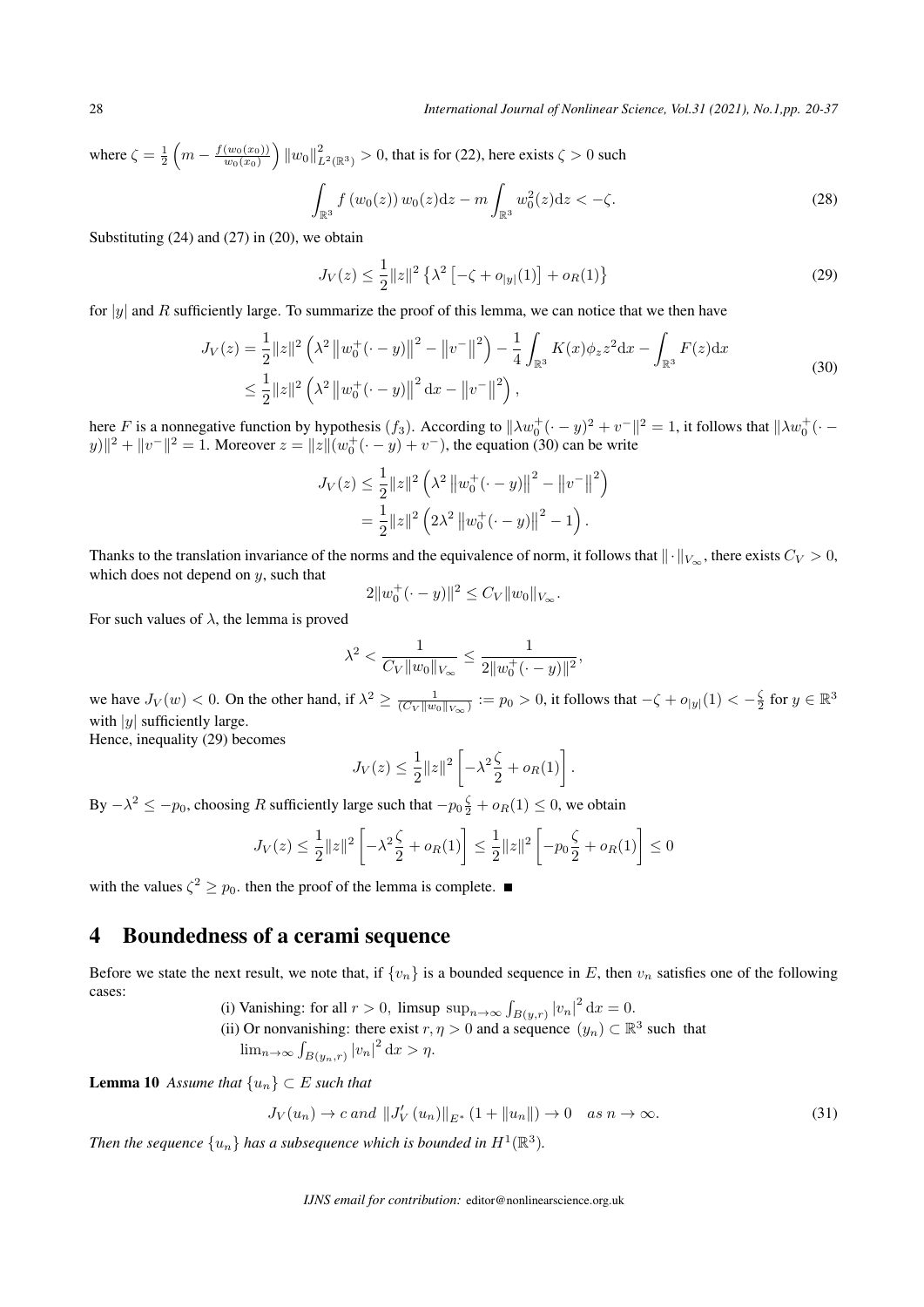**Proof.** Assume contradiction by suppose  $||u_n|| \to \infty$ . Consider  $v_n = \frac{u_n}{||u_n||}$ , we deduce that the sequence  $\{v_n\}$  is bounded with  $||v_n|| = 1$ . But in fact, both (i) and (ii) are going to turn out to be wrong. First, suppose the hypothesis (i) hold for the sequence  $\{v_n\}$ . Recalling that the sequence  $(u_n)$  is a Cerami sequence, we have  $J_V'(u_n)u_n^+ \to 0$  and  $J_V'(u_n)u_n^- \to 0$ . Therefore,

$$
o_n(1) = J'_V(u_n) \frac{u_n^+}{\|u_n\|^2} = \frac{1}{\|u_n\|} J'_V(u_n) v_n^+
$$
  
=  $\left\|v_n^+\right\|^2 - \frac{1}{4\left\|u_n\right\|^2} \int_{\mathbb{R}^3} K(x) \phi_{u_n} u_n u_n^+ \,dx - \int_{\mathbb{R}^3} \left(\frac{f(u_n)}{u_n} v_n v_n^+\right) \,dx$  (32)

and

$$
o_n(1) = J'_V(u_n) \frac{u_n^-}{\|u_n\|^2} = \frac{1}{\|u_n\|} J'_V(u_n) v_n^-
$$
  
=  $\left\|v_n^-\right\|^2 - \frac{1}{4\left\|u_n\right\|^2} \int_{\mathbb{R}^3} K(x) \phi_{u_n} u_n u_n^- \, dx - \int_{\mathbb{R}^3} \left(\frac{f(u_n)}{u_n} v_n v_n^-\right) \, dx.$  (33)

Subtracting the equation (42) from (32),

$$
o_n(1) = ||v_n^+||^2 + ||v_n^-||^2 - \frac{1}{4||u_n||^2} \int_{\mathbb{R}^3} K(x)\phi_{u_n}u_n(u_n^- - u_n^-)dx - \int_{\mathbb{R}^3} \left(\frac{f(u_n)}{u_n}v_n(v_n^+ - v_n^-)\right)dx
$$
  
=  $||v_n||^2 - o_n(1) - \int_{\mathbb{R}^3} \left(\frac{f(u_n)}{u_n}v_n(v_n^+ - v_n^-)\right)dx$   
=  $1 - \int_{\mathbb{R}^3} \left(\frac{f(u_n)}{u_n}v_n(v_n^+ - v_n^-)\right)dx$ .

One gets,

$$
\int_{\mathbb{R}^3} \left( \frac{f(u_n)}{u_n} v_n \left( v_n^+ - v_n^- \right) \right) dx \to 1. \tag{34}
$$

By equivalence of the norms, there exist constants  $C_1$ ,  $\nu_0 > 0$  such that

$$
||z|| \le C_1 ||z||_{H^1(\mathbb{R}^3)} \le \nu_0 ||z||, \text{ for all functions } z \in E.
$$
 (35)

Given  $0 < \varepsilon < \frac{1}{2}\nu_0$ , and by hypothesis  $(f_1)$ , there exists  $\delta > 0$  such that

$$
\frac{|f(l)|}{|l|} \le \varepsilon \quad for \quad 0 \neq |l| < \delta.
$$

For each  $n \in \mathbb{N}$ , consider the set  $\tilde{\Omega}_n = \{x \in \mathbb{R}^3 : |u_n| < \delta\}$ . By following (35) and Hölder's inequality, we obtain

$$
\begin{split} &\int_{\tilde{\Omega}_{n}}\left(\frac{f(u_{n})}{u_{n}}v_{n}\left(v_{n}^{+}-v_{n}^{-}\right)\right)\mathrm{d}x \leq \varepsilon\int_{\tilde{\Omega}_{n}}|v_{n}|\left|v_{n}^{+}-v_{n}^{-}\right|\mathrm{d}x\\ &\leq \varepsilon\left(\left\|v_{n}\right\|_{L^{2}(\mathbb{R}^{N})}\left\|v_{n}^{+}\right\|_{L^{2}(\mathbb{R}^{N})}+\left\|v_{n}\right\|_{L^{2}(\mathbb{R}^{N})}\left\|v_{n}^{-}\right\|_{L^{2}(\mathbb{R}^{N})}\right)\\ &\leq 2\varepsilon\left\|v_{n}\right\|_{L^{2}(\mathbb{R}^{N})} \leq \frac{2\varepsilon}{\nu_{0}}\left\|v_{n}\right\|^{2}=\frac{2\varepsilon}{\nu_{0}}<1. \end{split}
$$

Recall (34), we deduce that

$$
\liminf_{n \to \infty} \int_{\mathbb{R}^3 \setminus \tilde{\Omega}_n} \left( \frac{f(u_n)}{u_n} v_n \left( v_n^+ - v_n^- \right) \right) dx > 0. \tag{36}
$$

By Hölder's inequality with exponent  $\frac{p}{2} > 1$ , we obtain

$$
\int_{\mathbb{R}^3/\tilde{\Omega}_n} v_n^3 \left(v_n^+ - v_n^-\right) dx \le \left(\int_{\mathbb{R}^3/\tilde{\Omega}_n} 1^{\frac{p}{p-2}} dx\right)^{\frac{p-2}{p}} \left(\int_{\mathbb{R}^3/\tilde{\Omega}_n} \left(v_n^3 (v_n^+ - v_n^-\right)\right)^{\frac{p}{2}} dx\right)^{\frac{2}{p}} \n\le C\mu \left(\mathbb{R}^3 \setminus \tilde{\Omega}_n\right)^{\frac{p-2}{p}} \left(\int_{\mathbb{R}^3/\tilde{\Omega}_n} \left(v_n^2 (v_n^+ + v_n^-(v_n^+ - v_n^-)\right)^{\frac{p}{2}} dx\right)^{\frac{2}{p}} \n\le C\mu \left(\mathbb{R}^3 \setminus \tilde{\Omega}_n\right)^{\frac{p-2}{p}} \|v_n\|_{L^p(\mathbb{R}^3)}^4.
$$
\n(37)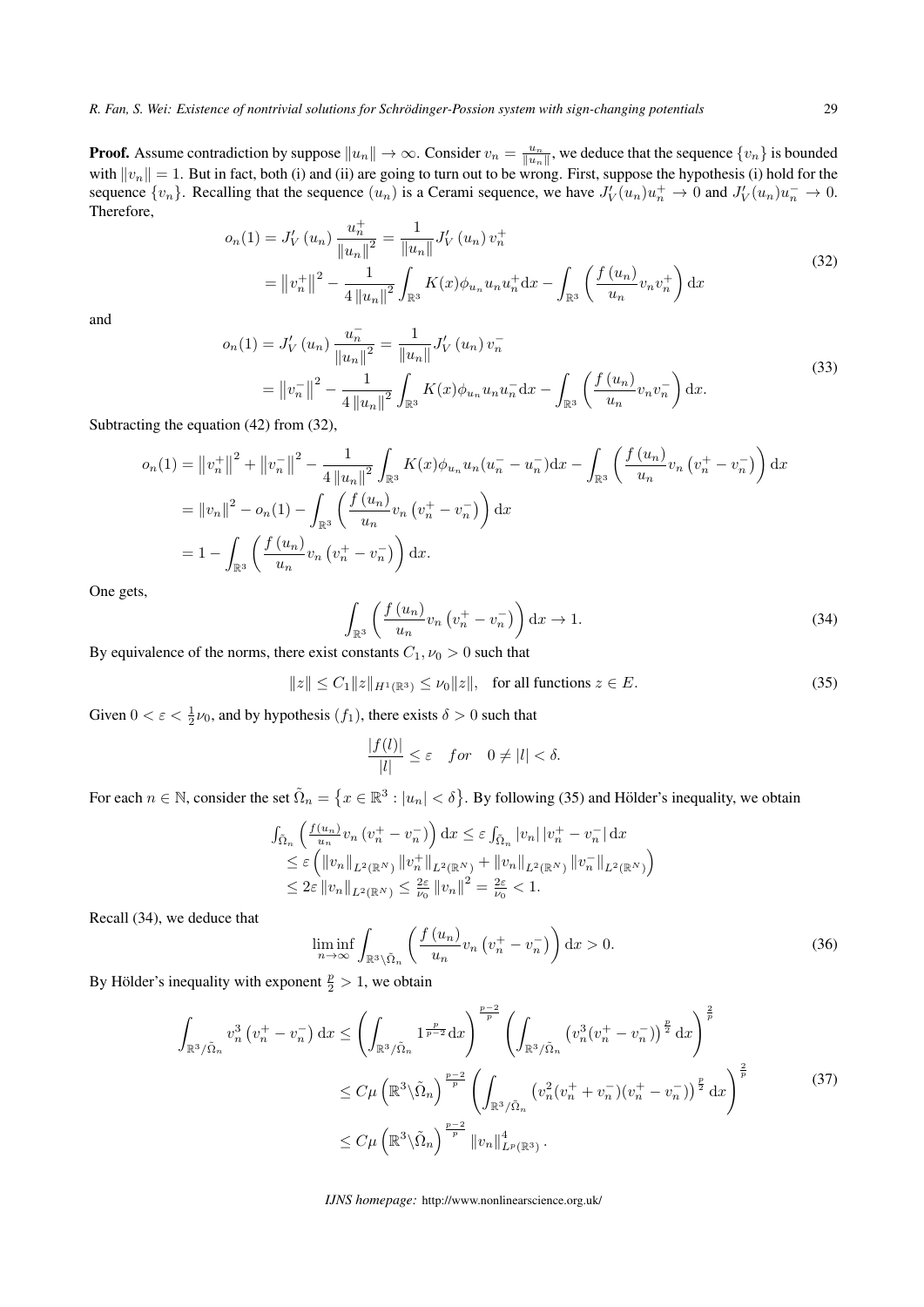Since the function  $|f(\cdot)|/|\cdot|$  is bounded, by (37), we obtain

$$
\int_{\mathbb{R}^3/\tilde{\Omega}_n} \left( \frac{f(u_n)}{u_n} v_n^3 \left( v_n^+ - v_n^- \right) \right) dx \leq C \mu \left( \mathbb{R}^3 \backslash \tilde{\Omega}_n \right)^{(p-2)/p} ||v_n||_{L^p(\mathbb{R}^3)}^4.
$$

Assumption (i) and Lions's lemma ensure that  $||v_n||_{L^p(\mathbb{R}^3)} \to 0$ . Therefore, up to a subsequence, from (36), we obtain

$$
\mu(\mathbb{R}^3/\tilde{\Omega}_n) \to \infty. \tag{38}
$$

Now, we consider two disjoint subsets of  $\mathbb{R}^3/\tilde{\Omega}_n$ . Hypothesis  $(f_3)$  implies there exists  $R > 0$  such that, if  $|l| > R$ ,

$$
\frac{1}{4}f(l)l - F(l) > 1.
$$

Without loss of generality, we assume  $0 < \delta < R$ , for each  $n \in N$ , we let  $P_n := \{x \in \mathbb{R}^3 : |u_n(x)| > R\}$ , and thus

$$
c + o_n(1) \ge \int_{P_n} \left( \frac{1}{4} f(u_n(x)) u_n(x) - F(u_n(x)) \right) dx \ge \mu(P_n),
$$

which implies that the sequence  $\{\mu(P_n)\}$  is bounded. We consider then also  $Q_n := \{x \in \mathbb{R}^3 : \delta \leq |u_n(x)| \leq R\}$ . Since  $Q_n = (\mathbb{R}^3 \backslash \tilde{\Omega}_n) \backslash P_n$ , we have

$$
\mu(\mathbb{R}^3/\tilde{\Omega}_n) = \mu(P_n) + \mu(Q_n).
$$

It follows from (38) and the boundedness of the sequence  $\mu(P_n)$  that

$$
\mu(Q_n) \to \infty. \tag{39}
$$

Since the interval  $[\delta, R]$  is compact and the functions *f* and *F* are continuous, we have by hypothesis  $(f_3)$  that  $\tilde{\delta}$  :=  $inf_{l \in [\delta, R]}(\frac{1}{2}f(l)l - F(l)) > 0$ . Thus, from (39),

$$
\int_{\mathbb{R}^3} \left( \frac{1}{4} f(u_n(x)) u_n(x) - F(u_n(x)) \right) dx \ge \int_{Q_n} \left( \frac{1}{4} f(u_n(x)) u_n(x) - F(u_n(x)) \right) dx \ge \tilde{\delta} \mu(B_n) \to \infty.
$$

Again, we have a contradiction with the fact that

$$
\int_{\mathbb{R}^3} \left( \frac{1}{4} f(u_n(x)) u_n(x) - F(u_n(x)) \right) dx = J_V(u_n) - \frac{1}{4} J'_V(u_n) u_n - \frac{1}{4} \int_{\mathbb{R}^3} K(x) \phi_{u_n} u_n^2 dx
$$
  

$$
\leq c + o_n(1).
$$

Notice that hypothesis (i) is not true. On the other hand, we suppose that (ii) holds for the sequence  $\{v_n\}$ . Write  $f(l) = ml + (f(l) - ml) = ml + f_{\infty}(l)$ . Let  $\{y_n\} \subset \mathbb{R}^3$  be the sequence given by hypothesis (ii). Considering  $\varphi_n(x) = \varphi_n(x - y_n)$  for any  $\varphi \in C_0^{\infty}(\mathbb{R}^3)$ , by (35) we have

$$
\begin{aligned} |J'_{V}(u_{n})\varphi_{n}| &\leq \|J'_{V}(u_{n})\|_{E^{*}} \|\varphi_{n}\| \leq C_{1} \|J'_{V}(u_{n})\|_{E^{*}} \|\varphi_{n}\|_{E^{*}} \\ &= C_{1} \|J'_{V}(u_{n})\|_{E^{*}} \|\varphi\|_{E} \to 0. \end{aligned}
$$

Since  $||u_n|| \to \infty$ , the measure of the set  $A_n := \{x \in \mathbb{R}^3 : |u_n(x)| \neq 0\}$  is positive. Therefore,

$$
o_n(1) = \frac{1}{\|u_n\|} J'_V(u_n) \varphi_n = \langle v_n^+ - v_n^-, \varphi_n \rangle - \int_{\mathbb{R}^3} K(x) \phi_{u_n} v_n \varphi_n dx - \int_{\mathbb{R}^3} \frac{f(u_n)}{\|u_n\|} \varphi_n dx
$$
  

$$
= \langle v_n^+ - v_n^-, \varphi_n \rangle - \int_{\mathbb{R}^3} K(x) \phi_{u_n} v_n \varphi_n dx - \int_{\mathbb{R}^3} m v_n \varphi_n dx - \int_{\mathbb{R}^3} \frac{f_\infty(u_n)}{\|u_n\|} \varphi_n dx
$$
  

$$
= \langle v_n^+ - v_n^-, \varphi_n \rangle - \int_{\mathbb{R}^3} K(x) \phi_{u_n} v_n \varphi_n dx - \int_{\mathbb{R}^3} m v_n \varphi_n dx - \int_{\Omega_n} \frac{f_\infty(u_n)}{u_n} v_n \varphi_n dx.
$$
 (40)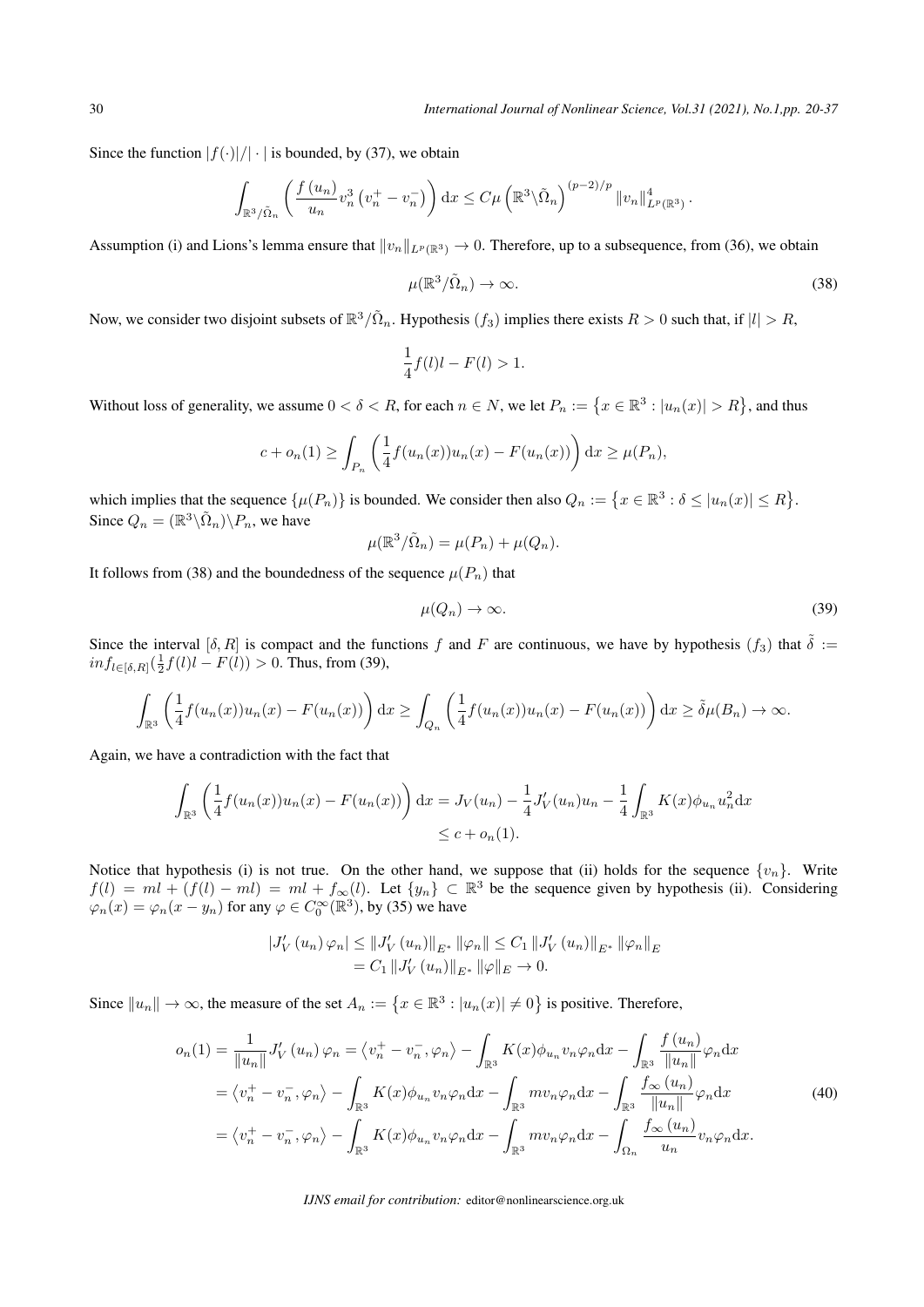Setting  $\tilde{v}_n(x) := v_n(x + y_n)$  and  $\tilde{u}_n := (x)u_n(x + y_n)$ . Because of  $(V_4)$ ,  $K(x) \to 0$  and hypothesis  $\varphi \in C_0^{\infty}(\mathbb{R}^3)$ ,

$$
\int_{\mathbb{R}^3} K(x)\phi_{u_n} v_n \varphi_n dx = \int_{\mathbb{R}^3} K(x + y_n)\phi_{\tilde{u}_n} \tilde{v}_n \varphi(x) dx
$$
\n
$$
= \int_{|x| \le R} K(x + y_n)\phi_{\tilde{u}_n} \tilde{v}_n \varphi(x) dx + \int_{|x| > R} K(x + y_n)\phi_{\tilde{u}_n} \tilde{v}_n \varphi(x) dx
$$
\n
$$
\le \max K(x + y_n) \int_{|x| \le R} \phi_{\tilde{u}_n} \tilde{v}_n \varphi(x) dx + \int_{|x| > R} K(x + y_n)\phi_{\tilde{u}_n} \tilde{v}_n \varphi(x) dx \to 0.
$$
\n(41)

Notice that  ${\tilde{v}_n}$  is bounded in *E*. In fact, from (35) it follows that

$$
\|\widetilde{v}_n\| \le C_1 \|\widetilde{v}_n\|_{H^1(\mathbb{R}^3)} = C_1 \|v_n\|_{H^1(\mathbb{R}^3)} \le \nu_0 \|v_n\| =: \nu_0.
$$

One obtains up to a subsequence,

$$
\begin{cases} \tilde{v}_n \rightharpoonup \tilde{v} & \text{in } E, \\ \tilde{v}_n \to \tilde{v} & \text{in } L^2_{\text{loc}}(\mathbb{R}^3). \end{cases}
$$
\n(42)

Let  $K = supp(\varphi)$ . From (42) and  $(f_2)$ , there exists a function  $h \in L^1(K)$  such that  $|\widetilde{v}_n(x)| \leq h(x)$  almost everywhere in *K*. Thus, recalling that  $f_{\infty}(x) = f(s) - ms$ , we obtain

$$
\left| \frac{f_{\infty}(\tilde{u}_n)}{\tilde{u}_n} \tilde{v}_n \varphi \right| \le 2mh(x)\varphi \in L^1(K). \tag{43}
$$

We note that  $\tilde{v} \neq 0$ , since by (ii) and (42),

$$
\int_{B(0,r)} |\widetilde{v}|^2 dx = \limsup_{n \to \infty} \int_{B(0,r)} |\widetilde{v}_n|^2 dx = \limsup_{n \to \infty} \int_{B(y_n,r)} |v_n|^2 dx > \eta > 0.
$$

By hypothesis  $(f_1)$ ,  $f_\infty(l)/l \to 0$  if  $|l| \to \infty$ , and from (43) and the Lebesgue Dominated Convergence Theorem, it follows that

$$
\int_{\mathbb{R}^3} \frac{f_{\infty}(u_n)}{u_n} v_n \varphi_n \, dx = \int_K \frac{f_{\infty}(\tilde{u}_n)}{\tilde{u}_n} \tilde{v}_n \varphi \, dx
$$
\n
$$
= \int_K \frac{f_{\infty}(\tilde{v}_n \left\| \tilde{u}_n \right\|)}{\tilde{v}_n \left\| \tilde{u}_n \right\|} \tilde{v}_n \varphi \, dx \to 0.
$$
\n(44)

Thus, from (40), (42), (44), and the Change of Variables Theorem, one has

$$
o_n(1) = \frac{1}{\|u_n\|} J'_V(u_n) \varphi_n
$$
  
\n
$$
= \langle v_n^+ - v_n^-, \varphi_n \rangle - \int_{\mathbb{R}^3} K(x) \varphi_{u_n} v_n \varphi_n dx - \int_{\mathbb{R}^3} m v_n \varphi_n dx - \int_{\mathbb{R}^3} \frac{f_\infty(u_n)}{\|u_n\|} \varphi_n dx
$$
  
\n
$$
= \int_{\mathbb{R}^3} (\nabla v_n^+ \nabla \varphi (x - y_n) + V(x) v_n^+ \varphi (x - y_n)) dx
$$
  
\n
$$
+ \int_{\mathbb{R}^3} \nabla v_n^- \nabla \varphi (x - y_n) dx + \int_{\mathbb{R}^3} V(x) v_n^- \varphi (x - y_n) dx - \int_{\mathbb{R}^3} m v_n \varphi_n dx - o_n(1)
$$
  
\n
$$
= \int_{\mathbb{R}^3} (\nabla \tilde{v}_n^+ \nabla \varphi + V(x + y_n) \tilde{v}_n^+ \varphi) dx
$$
  
\n
$$
+ \int_{\mathbb{R}^3} (\nabla \tilde{v}_n^- \nabla \varphi + V(x + y_n) \tilde{v}_n^- \varphi) dx - \int_{\mathbb{R}^3} m \tilde{v}_n \varphi dx.
$$
\n(45)

*Case* 1.  $|y_n| \to \infty$ . In this case, hypothesis  $(V_2)$  ensures that  $V(x + y_n)$  converges to  $V_\infty$  almost everywhere in  $\mathbb{R}^3$  as *n* → ∞. From (38),

$$
o_n(1) = \int_{\mathbb{R}^3} \left( \nabla \widetilde{v}_n^+ \nabla \varphi + (V_\infty + o_n(1)) \widetilde{v}_n^+ \varphi \right) dx + \int_{\mathbb{R}^3} \left( \nabla \widetilde{v}_n^- \nabla \varphi + (V_\infty + o_n(1)) \widetilde{v}_n^- \varphi \right) dx - \int_{\mathbb{R}^3} m \widetilde{v}_n \varphi dx.
$$
 (46)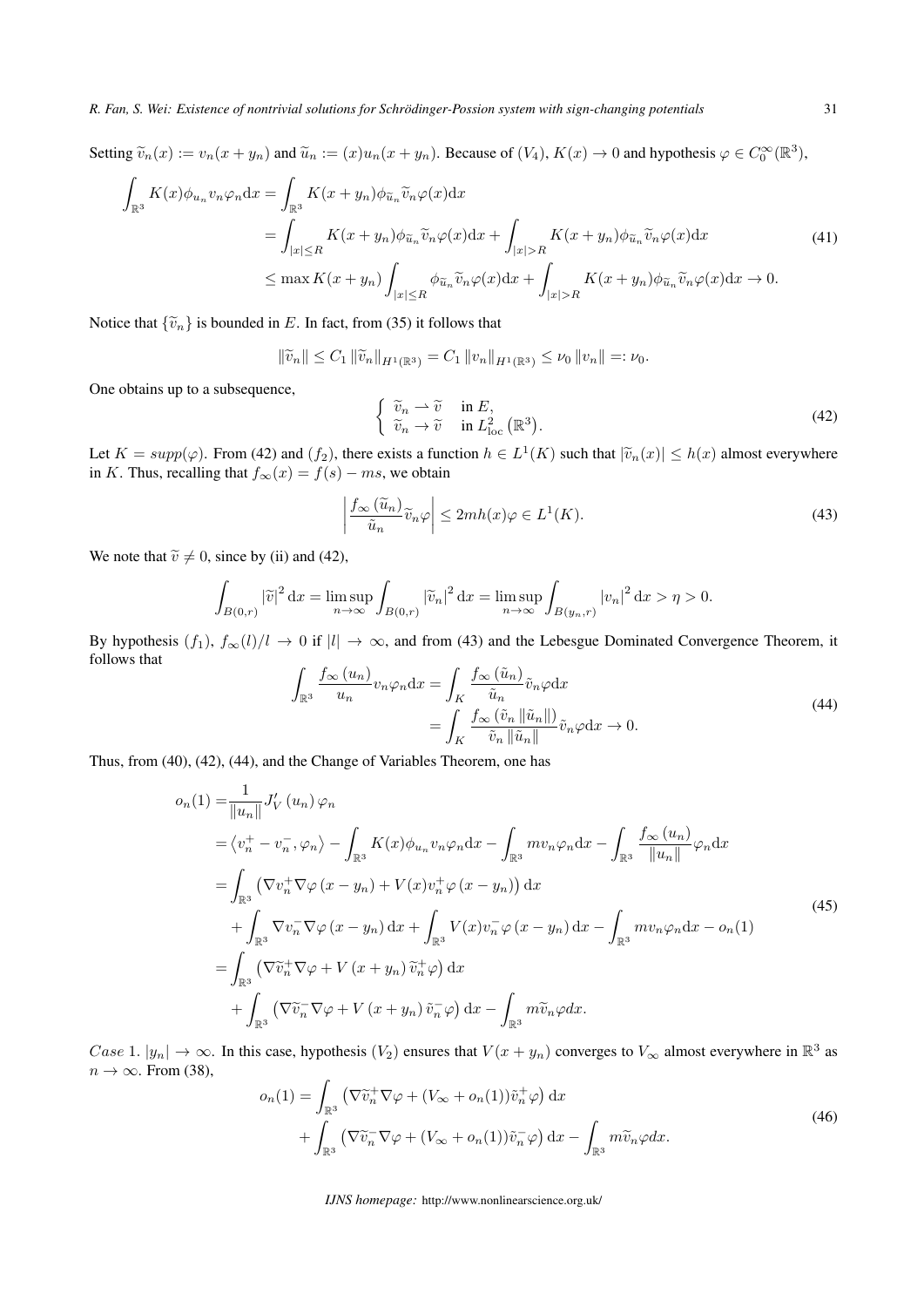Letting  $n \to \infty$  in (39) and remembering that (35) holds, then for any function  $\varphi \in C_0^{\infty}(\mathbb{R}^3)$ , we obtain

$$
\int_{\mathbb{R}^3} \left(\nabla (\widetilde v_n^++\widetilde v_n^-)\right) \nabla \varphi + V_\infty (\widetilde v_n^++\widetilde v_n^-)\varphi \mathrm{d} x - \int_{\mathbb{R}^3} m\widetilde v_n\varphi dx = 0,
$$

that is,  $\tilde{v} \neq 0$  is a weak solution of the problem  $-\Delta \tilde{v} + V_{\infty} \tilde{v} = m\tilde{v}$  in  $\mathbb{R}^3$ . Since  $\tilde{v} \neq m$  and there is no eigenfunction of the Laplacian in  $\mathbb{R}^3$ , his is a contradiction. Therefore, (ii) is not true in this case. *Case* 2. For  $\{y_n\}$  is a bounded sequence, it follows from (35) that,

$$
\|\tilde{u}_n\| \ge \frac{C_1}{\nu_0} \|\tilde{u}_n\|_{H^1(\mathbb{R}^3)} = \frac{C_1}{\nu_0} \|u_n\|_{H^1(\mathbb{R}^3)} \ge \frac{1}{\nu_0} \|u_n\|,
$$

which goes to infinity as  $n \to \infty$ , and

$$
0 \neq |\widetilde{v}(x)| = \lim_{n \to \infty} |\widetilde{v}_n(x)| = \lim_{n \to \infty} \frac{|\widetilde{u}_n(x)|}{|\widetilde{u}_n|}
$$
 almost everywhere in  $\Omega$ 

with  $\mu(\Omega) > 0$  and  $\Omega \subset B(0, r)$ . By following  $\|\tilde{u}_n\| \to \infty$ , we have  $\tilde{u}_n(x) \to \infty$  almost everywhere in  $\Omega$ . Thus, Fatous Lemma and hypothesis  $(f_3)$  yield

$$
\lim_{k \to \infty} \int_{\mathbb{R}^3} \left[ \frac{1}{2} f(u_n) u_n - F(u_n) \right] dx
$$
\n
$$
= \liminf_{n \to \infty} \int_{\mathbb{R}^3} \left[ \frac{1}{2} f(\tilde{u}_k) \tilde{u}_k - F(\tilde{u}_k) \right] dx
$$
\n
$$
\geq \liminf_{n \to \infty} \int_{\Omega} \left[ \frac{1}{2} f(\tilde{u}_k) \tilde{u}_k - F(\tilde{u}_k) \right] dx
$$
\n
$$
\geq \int_{\Omega} \liminf_{n \to \infty} \left[ \frac{1}{2} f(\tilde{u}_k) \tilde{u}_k - F(\tilde{u}_k) \right] dx
$$
\n
$$
= \infty.
$$

However,

$$
J_V(u_n) - \frac{1}{2} J'_V(u_n) u_n = \int_{\mathbb{R}^3} \left( \frac{1}{2} f(u_n) u_n - F(u_n) \right) dx + \frac{1}{4} \int_{\mathbb{R}^3} K(x) \phi_{u_n} u_n^2 dx = c + o_n(1).
$$
 (47)

Hence,

$$
\int_{\mathbb{R}^3} \left( \frac{1}{2} f(u_n) u_n - F(u_n) \right) dx = J_V(u_n) - \frac{1}{2} J'_V(u_n) u_n - \frac{1}{4} \int_{\mathbb{R}^3} K(x) \phi_{u_n} u_n^2 dx \le c + o_n(1).
$$

One can deduce a contradiction with *Case* 2 for the sequence *{yn}*. Therefore, (ii) does not hold either for the sequence  ${v_n}$ . We conclude that, up to a subsequence,  ${u_n}$  is bounded.

Next we want to show the compactness of a Cerami sequence of the functional  $J_V$ , we use the Concentrationcompactness Principle of Lions, which was proved in [19].

Lemma 11 *It holds that*

$$
c < c_{\infty} := \inf \left\{ J_{\infty}(z) : z \in H^1\left(\mathbb{R}^N\right) \backslash \{0\}, J'_{\infty}(z) = 0 \right\}.
$$

To prove this lemma, in what follows, we need some auxiliary lemmas. The first two may be refer to [1].

**Lemma 12** *There exists*  $\nu \in (1,2]$  *with the following property: for any given*  $C_3 \ge 1$  *there is a constant*  $C_4 \ge 0$  *such that the inequalities*

 $|f(u + v) - f(u) - f(v)| \leq C_4 |uv|^{\frac{\nu}{2}},$  $|F(u + v) - F(u) - F(v) - f(u)v - f(v)u| \le C_4|uv|^{\nu},$ 

*hold true for all*  $u, v \in \mathbb{R}$  *with*  $|u|, |v| \leq C_3$ .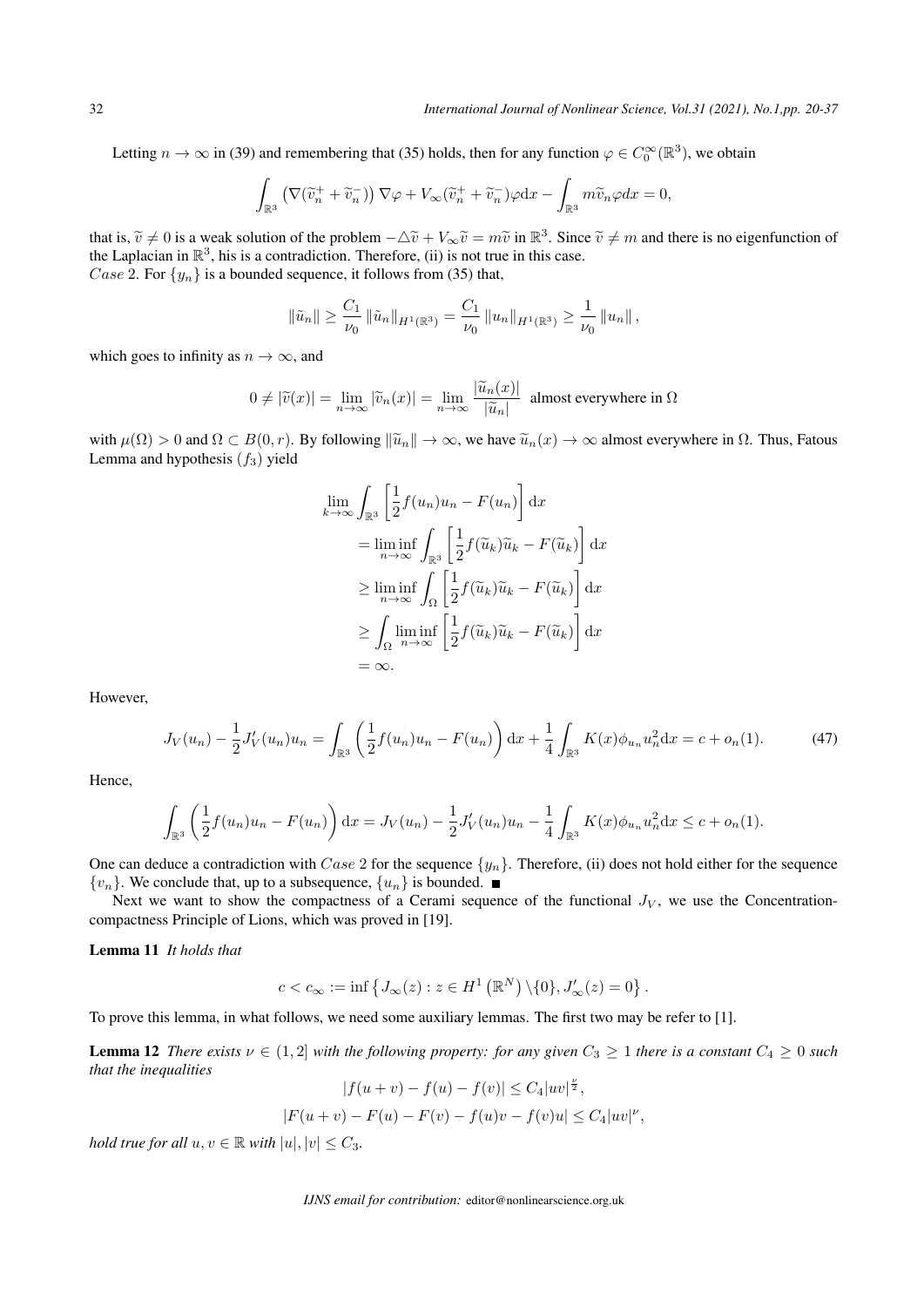**Proof.** Set  $p := p_1$  and  $\nu := \min\left\{\frac{1}{2}(p+1), 2\right\}$ . Observe that  $(f_4)$  implies that  $|f^k(u)| \le C|u|^{p-k}$  if  $0 < |u| \le C_3$ . The proof of the above inequalities for  $f(u) = |u|^{p-1}u$  istedious but elementary. We reduce the general case to this special case as follows: Let  $u, v > 0$ . Then

$$
|f(u + v) - f(u) - f(v)| = \left| \int_0^u \int_r^{r+v} f''(s)ds \, dr \right|
$$
  
\n
$$
\leq C \int_0^u \int_r^{r+v} s^{p-2} ds \, dr
$$
  
\n
$$
\leq C \left( (u + v)^p - u^p - v^p \right) \leq C(uv)^{\frac{\nu}{2}},
$$
  
\n
$$
|F(u + v) - F(u) - F(v) - f(u)v - f(v)u| = \left| \int_0^u \int_0^v \int_0^r \int_t^{s+l} f'''(w) dw \, dl \, dr \, ds \right|
$$
  
\n
$$
\leq C \int_0^u \int_0^v \int_0^r \int_t^{s+l} w^{p-3} dw \, dl \, dr \, dt
$$
  
\n
$$
\leq C |(u + v)^{p+1} - u^{p+1} - v^{p+1} - u^p v - v^p u|
$$
  
\n
$$
\leq C(uv)^{\nu}.
$$

The other cases are similar. ■

**Lemma 13** *If*  $\nu_2 > \nu_1 \geq 0$ , there exists  $C_V > 0$  such that, for all  $x_1, x_2 \in \mathbb{R}^3$ ,

$$
\int_{\mathbb{R}^3} e^{-\nu_1 |x-x_1|} e^{-\nu_2 |x-x_2|} dx \leq C_V e^{-\nu_1 |x_1-x_2|}.
$$

Proof. Since

$$
\nu_1|x_1 - x_2| + (\nu_2 - \nu_1)|x - x_2|
$$
  
\n
$$
\leq \nu_1 (|x - x_1| + |x - x_2|) + (\nu_2 - \nu_1) |x - x_2|
$$
  
\n
$$
= \nu_1 |x - x_1| + \nu_2 |x - x_2|.
$$

We have

$$
\int_{\mathbb{R}^3} e^{-\nu_1 |x - x_1|} e^{-\nu_2 |x - x_2|} dx \le \int_{\mathbb{R}^3} e^{-\nu_1 |x_1 - x_2|} e^{-(\nu_2 - \nu_1)|x - x_2|} dx
$$
  
=  $C_V e^{-\nu_1 |x_1 - x_2|}$ ,

and the lemma follows.

We note that the set *M* defined in the Theorem 3.1 is closed and bounded, and is contained in a finite-dimensional space, namely, in the space  $\mathbb{R}w_0(\cdot - y) \oplus E^-$ . Therefore, M is a compact set, which implies that for all  $y \in \mathbb{R}^3$ , there exists  $z_y = v_y^- + s_y w_0^{\bar{+}}(\cdot - y) \in M$  satisfying

$$
\max_{z \in M} J_V(z) = J_V(v_y^- + s_y w_0^+(\cdot - y)),
$$

since  $J_V$  is a continuous functional. The following result shows that the values  $s_y$  are uniformly bounded on *y* by positive constants if *|y|* is sufficiently large.

**Lemma 14** There are  $A, B \in R$ , not depending on y, so that  $0 < A \leq s_y \leq B$  for |y| is sufficiently large.

#### Proof.

Since  $z_y = v_y^- + s_y w_0^+$  ( $\cdot - y$ )  $\in M$ , here the number  $R > 0$  is given by Lemma 7 and does not depend on *y*, one has

$$
R^{2} \geq ||z_{y}||^{2} = ||v_{y}^{-}||^{2} + s_{y}^{2} ||w_{0}^{+}(\cdot - y)||^{2} \geq s_{y}^{2} (||w_{0}(\cdot - y)||^{2} - ||w_{0}^{-}(\cdot - y)||^{2}).
$$

As proven in (27), we can take  $|y|$  large enough to ensure that

$$
||w_0^-(-y)||^2 \leq \frac{C_V}{2} ||w_0||^2_{V_{\infty}},
$$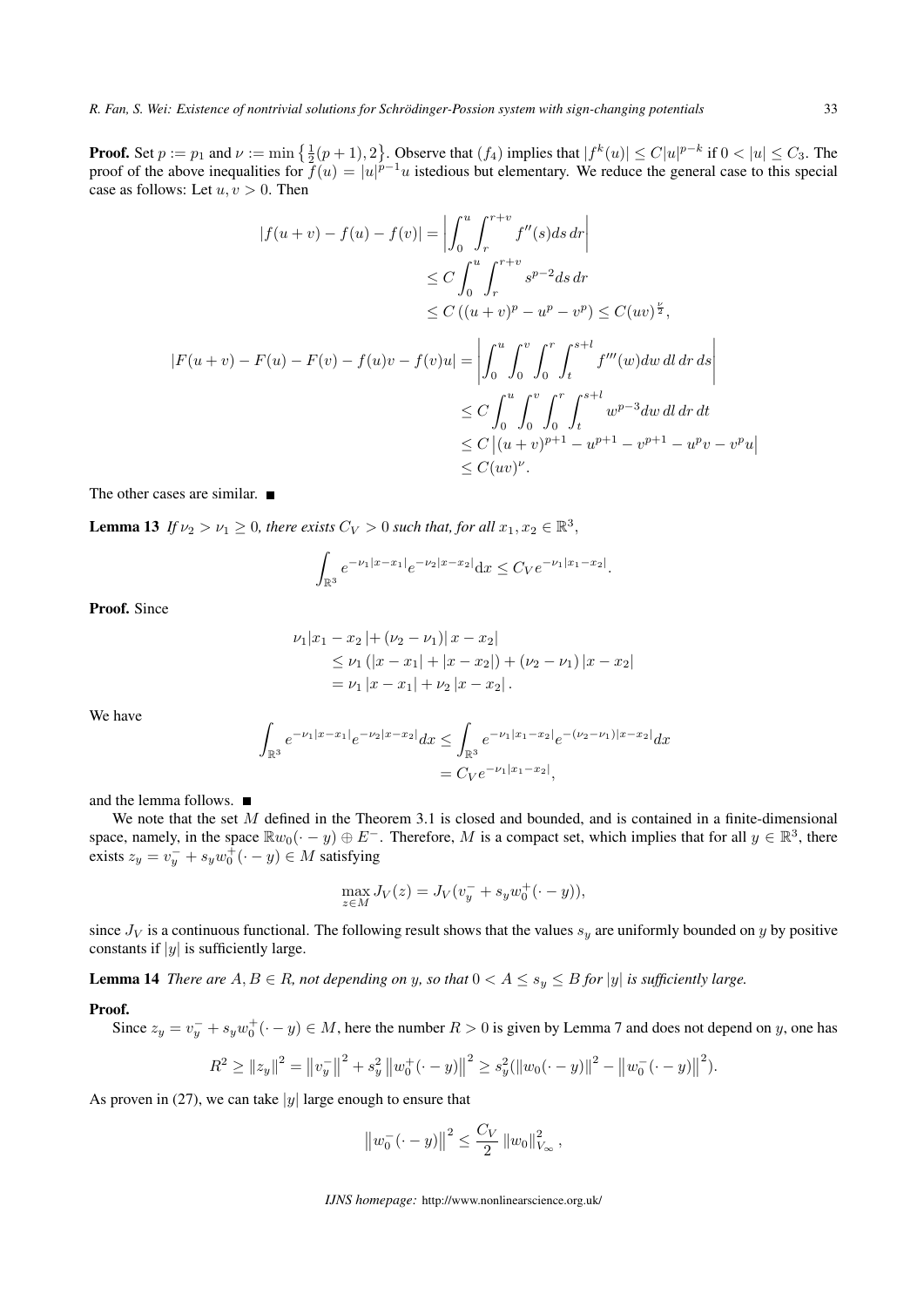34 *International Journal of Nonlinear Science, Vol.31 (2021), No.1,pp. 20-37*

where  $C_V > 0$  does not depend on *y* and satisfies  $||w_0(\cdot - y)||^2 \ge C_V ||w_0||_V^2$  $V^2$ <sup>∞</sup>. Thus,

$$
R^{2} \ge ||z_{y}||^{2} = ||v_{y}^{-}||^{2} + t_{y}^{2} ||w_{0}^{+}(\cdot - y)||^{2}
$$
  
\n
$$
\ge s_{y}^{2} ||w_{0}^{+}(\cdot - y)||^{2}
$$
  
\n
$$
\ge s_{y}^{2} (||w_{0}(\cdot - y)||^{2} - ||w_{0}^{-}(\cdot - y)||^{2})
$$
  
\n
$$
\ge s_{y}^{2} (C_{V} ||w_{0}||_{V_{\infty}}^{2} - \frac{C_{V}}{2} ||w_{0}||_{V_{\infty}}^{2})
$$
  
\n
$$
= \frac{s_{y}^{2} C_{V}}{2} ||w_{0}||_{V_{\infty}}^{2}.
$$

That is, we have  $s_y^2 \le 2R^2 / (C \, ||w_0||_{V_{\infty}}^2)$  $\big) := B^2$ . Thus, we take  $t_0 > 0$ , which does not depend on *y*, sufficiently small so that  $||t_0w_0^+(\cdot - y)|| \le \rho < R$ . By following the Remark 5, we conclude that  $I(t_0w_0^+(\cdot - y)) \ge \alpha > 0$ . Consequently,

$$
J_V(v_y^- + s_y w_0^+(\cdot - y)) = \max_{z \in M} J_V(z) \ge J_V(s_0 w_0^+(\cdot - y)) \ge \alpha,
$$

that is to say,

$$
\frac{s_y^2}{2} ||w_0^+(\cdot - y)||^2 - \frac{1}{2} ||v_y||^2 - \int_{\mathbb{R}^3} F(v_y^- + s_y w_0^+(x - y)) dx
$$
  
=  $J_V(v_y^- + s_y w_0^+(\cdot - y)) \ge \alpha$ .

Therefore, since *F* is nonnegative,

$$
\frac{s_y^2}{2} ||w_0^+(\cdot - y)||^2 \ge \alpha.
$$

This shows that

$$
s_y^2 \ge \frac{2\alpha}{C||w_0||_{V_{\infty}}^2} := A^2,
$$

where  $C > 0$  does not depend on  $||y||$  and satisfies  $||w_0^+ (\cdot - y)||^2 \leq C ||w_0||_{V_\infty}^2$ . The lemma is thus proved. In the following, we present the proof of Lemma 11.

**Proof of Lemma 11.** We denote  $w_{0,y}(x) := w_0(x - y)$ . Since *F* is nonnegative and  $C > 0$  is a constant, recalling the definitions of the functionals  $J_V$  and  $J_\infty$ , we have

$$
J_V(v_y^- + s_y w_{0,y}^+)
$$
  
\n
$$
= \frac{s_y^2}{2} ||w_{0,y}^+||^2 - \frac{1}{2} ||v_y^-||^2 - \frac{1}{4} \int_{\mathbb{R}^3} K(x) \phi_{v_y^- + s_y w_{0,y}^+} (v_y^- + s_y w_{0,y}^+)^2 dx - \int_{\mathbb{R}^3} F(v_y^- + s_y w_{0,y}^+ (x)) dx
$$
  
\n
$$
\leq \frac{s_y^2}{2} ||w_{0,y}||^2 - \int_{\mathbb{R}^3} F(s_y w_{0,y}) dx - \frac{s_y^2}{2} ||w_{0,y}^-||^2 + \int_{\mathbb{R}^3} (F(s_y w_{0,y}) - F(v_y^- + t_y u_{0,y}^+)) dx
$$
  
\n
$$
\leq J_\infty(s_y w_{0,y}) + \frac{t_y^2}{2} \int_{\mathbb{R}^3} (V(x) - V_\infty) w_{0,y}^2(x) dx
$$
  
\n
$$
+ \int_{\mathbb{R}^3} (F(v_y^- - s_y w_{0,y}^-) + F(s_y w_{0,y}) - F(v_y^- + s_y w_{0,y}^+)) dx.
$$
 (48)

Let us estimate the last integral in the above inequality. Taking  $z_y^- = v_y^- - s_y w_{0,y}$ , we want to estimate

$$
\mathcal{I}_y := \left| \int_{\mathbb{R}^3} F(z_y^-) + F(s_y w_{0,y}(x)) - F(z_y^- + s_y w_{0,y}(x)) \mathrm{d}x \right|.
$$

It holds that

$$
\mathcal{I}_y \le \int_{\mathbb{R}^3} |F(z_y^-) + F(s_y w_{0,y}) - F(z_y^- + s_y w_{0,y}) \n- f(z_y^-) s_y w_{0,y} - f(s_y w_{0,y}) z_y^- |dx \n+ s_y \int_{\mathbb{R}^3} |f(z_y^-)| |w_{0,y}| dx + \int_{\mathbb{R}^3} |f(s_y w_{0,y})| |z_y^-| dx.
$$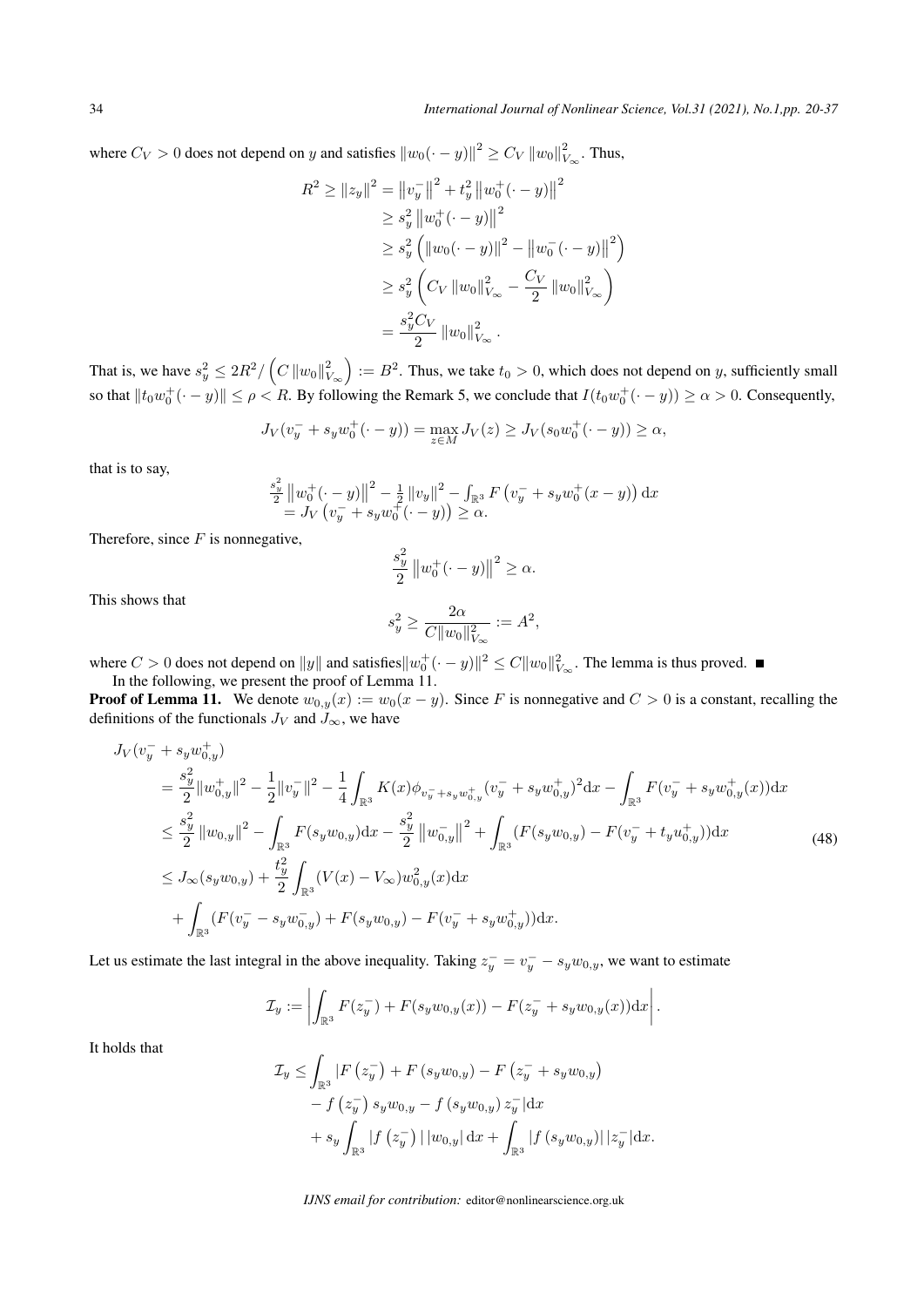Taking  $w_y^- \in M$  and  $||w_y^-||^2 \le R^2$ , we may repeat the estimates in (26) with  $w_y^-$  in the place of  $w_{0,y}^-$ . By using Lemma 14, there is a constant  $C > 0$  which does not depend on *y* such that

$$
|w_y^-(x)| = |\sum_{i=1}^k \xi_i(y)\varphi_i(x)|
$$
  
\n
$$
\leq \sum_{i=1}^k |\varphi_i(x)| \max\{|\xi_1(y)|, \dots, |\xi_k(y)|\}
$$
  
\n
$$
\leq C \sum_{i=1}^k |\varphi_i(x)| \leq C \sum_{i=1}^k \sup |\varphi_i(x)| := D
$$
\n(49)

for all  $x \in \mathbb{R}^3$ . Without loss of generality, we may suppose that  $D > 1$  also satisfies  $|w_{0,y}(x)| \le D$  for all  $x \in \mathbb{R}^3$  since  $w_0, y \in L^\infty(\mathbb{R}^3)$ . The Lemma 14 and the hypothesis  $(f_2)$  are devoted to obtain a constant  $C > 0$  such that

$$
\mathcal{I}_{\mathcal{Y}} \le C_4 t_{\mathcal{Y}}^{\nu} \int_{\mathbb{R}^3} |w_y^{-}|^{\mu} \cdot |w_{0,y}|^{\nu} dx + 2mt_y \int_{\mathbb{R}^3} |w_y^{-}| |w_{0,y}| dx,
$$
\n(50)

where  $\nu > 1$  is given by Lemma 12. Now, taking  $\xi = \lambda_i < 0 < V^\infty$  in Theorem 3.19 from [28], it holds that any eigenfunction  $\varphi_i$ ,  $i = 1, ..., k$ , satisfies

$$
|\varphi_i(x)| \le Ce^{-\delta|x|} \text{ for all } x \in \mathbb{R}^3
$$

for some  $\sqrt{V_{\infty}} < \delta < \sqrt{V_{\infty} - \lambda_k}$ . Thus, from the first inequality in (50), one has for *|y|* sufficiently large that

$$
|z_y^-(x)| \le Ce^{-\delta|x|} \text{ for all } x \in \mathbb{R}^3.
$$

Since  $w_0$  is a positive radial solution of problem  $(P_\infty)$ , given by Berestycki and Lions in [4], we have  $|w_0(x)| \le Ce^{-\delta|x|}$ for all  $x \in \mathbb{R}^3$ . It follows from Lemma 13 that

$$
\int_{\mathbb{R}^3} |z_y^-| \, |w_{0,y}| \, \mathrm{d}x \le C \int_{\mathbb{R}^3} e^{-\delta |x|} e^{-\sqrt{V_\infty} |x-y|} \mathrm{d}x \le C e^{-\sqrt{V_\infty} |y|}.\tag{51}
$$

Analogously, by Lemma 13,

$$
\int_{\mathbb{R}^3} |z_y^{-}|^{\nu} |u_{0,y}|^{\nu} dx \le C \int_{\mathbb{R}^N} e^{-\delta \nu |x|} e^{-\nu \sqrt{V_{\infty}} |x-y|} dx
$$
\n
$$
\le C e^{-\nu \sqrt{V_{\infty}} |y|} \le C e^{-\sqrt{V_{\infty}} |y|},
$$
\n(52)

where  $\nu > 1$ . Since  $s_y$  is uniformly bounded by Lemma 14, by estimates (51) and (52) applied in (50), yield

$$
\mathcal{I}_y \le C e^{-\sqrt{V_\infty}|y|},\tag{53}
$$

where the constant  $C > 0$  does not depend on *y*. Now, let us estimate the integral

$$
\frac{s_y^2}{2} \int_{\mathbb{R}^3} \left( V(x) - V_{\infty} \right) w_{0,y}^2(x) \mathrm{d}x. \tag{54}
$$

By hypothesis  $(V_5)$ , it follows that

$$
\frac{s_y^2}{2} \int_{\mathbb{R}^3} \left( V(x) - V_{\infty} \right) w_{0,y}^2(x) dx = \frac{s_y^2}{2} \int_{\mathbb{R}^3} \left( V(x+y) - V_{\infty} \right) w_0^2(x) dx
$$
\n
$$
\leq -Ce^{-\zeta|y|},
$$
\n(55)

for  $|y|$  sufficiently large, where  $C > 0$  does not depend on y. Thus, follows from (53) that (48), it may be written as

$$
J_V(v_y^- + s_y w_{0,y}^+) \le J_\infty(s_y w_{0,y}) - C e^{-\zeta|y|} + C e^{-\sqrt{V_\infty}|y|}.
$$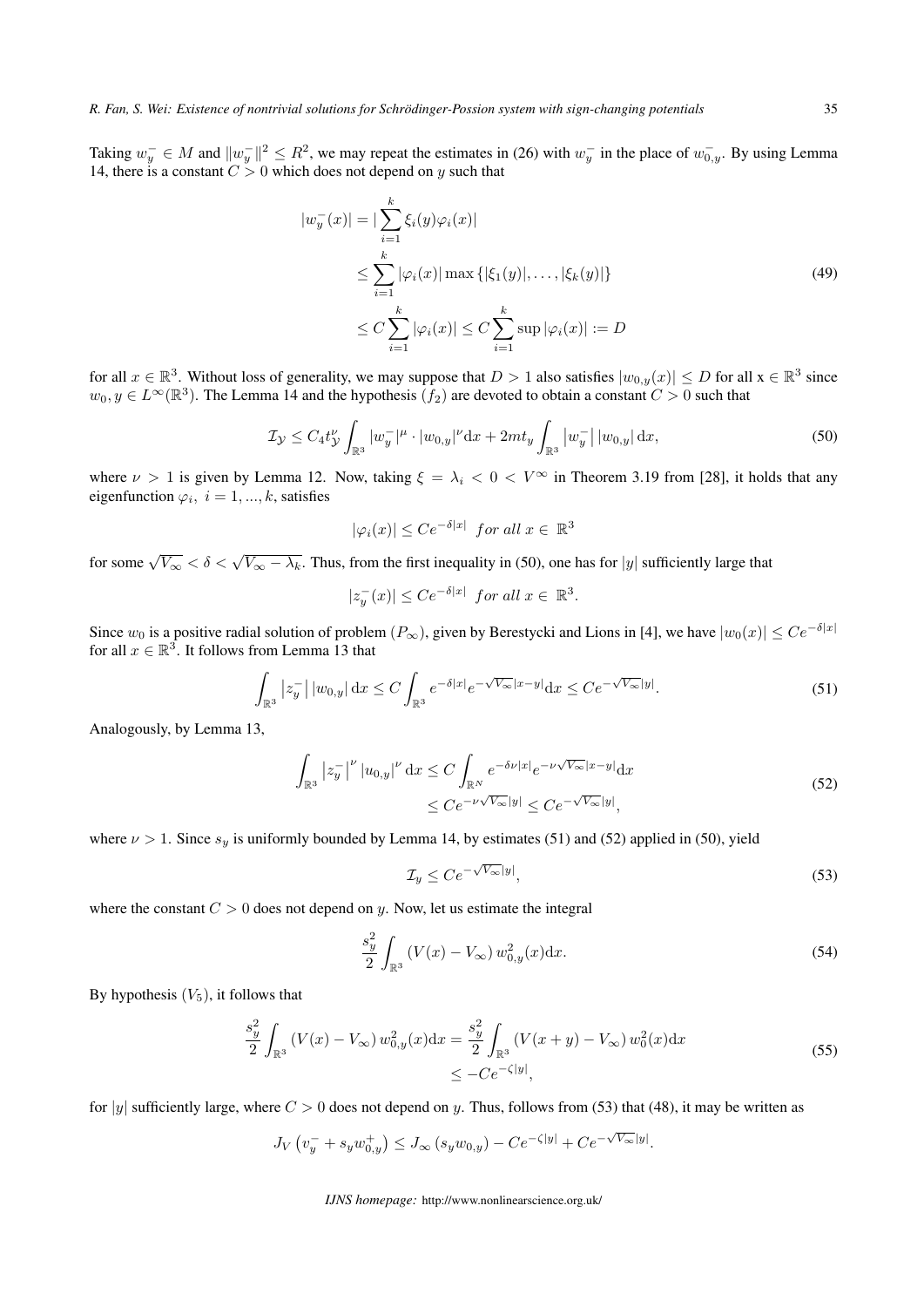Therefore, by hypothesis  $(V_5)$ ,  $0 < \zeta < \sqrt{V_{\infty}}$ , we obtain

$$
J_V \left( v_y^- + s_y w_{0,y}^+ \right) < \max_{s \ge 0} J_\infty(sw_0),\tag{56}
$$

where |*y*| sufficiently large. The assumption  $(f_5)$  then ensures that the maximum max $_{s>0} J_V(sw_0)$  is attained exactly at  $t = 1$ , because  $w_0$  is a nontrivial critical point of problem  $(P_\infty)$ . This is the only moment in this paper where hypothesis  $(f_5)$  is needed. Since  $w_0$  is a ground state solution for  $(P_\infty)$ , it follows from the definition of the value  $c > 0$  that

$$
c \le \max_{z \in M} J_V(z) = J_V \left( v_y^- + s_y w_{0,y}^+ \right) < c_\infty,\tag{57}
$$

and the lemma is proved.  $\blacksquare$ 

**Proof of Theorem 1.** By Theorem 3, functional  $J_V$  has a Cerami sequence  $\{u_n\}$  at level  $c > 0$ . Up to a subsequence,  ${u_n}$  is bounded by Lemma 10. Therefore,  $u_n \rightharpoonup u$  for some  $u \in H^1(\mathbb{R}^3)$ . In the process of proving the convergence of a bounded Cerami sequence, we use the Concentration-compactness Principle of Lions to get the compactness. In fact, up to a subsequence,  $u_n \to u$  strongly in  $H^1(\mathbb{R}^3)$ . Since  $J_V$  is a  $C^1$  functional and  $J_V(u) = c > 0$ , we have  $u \in H^1(\mathbb{R}^3)$ is a nontrivial weak solution of problem (1). The proof of the theorem is thus completed.  $\blacksquare$ 

### Acknowledgments

This work was supported by the National Natural Science Foundation of China(Grants: 11971202, 11671077) and the Natural Science Foundation of Jiangsu Province(BK20200042).

# **References**

- [1] A. Ambrosetti. On Schrodinger-Poisson systems. ¨ *Milan Journal of Mathematics*, 76(2008): 257–274.
- [2] A. Azzollini, P. d'venia, A. Pomponio. On the Schrödinger-Maxwell equations under the effect of a general nonlinear term. *Ann. Inst. H. Poincare Anal. Non Lin ´ eaire ´* , 27(2010): 779–791.
- [3] A. Azzollini, A. Pomponio. Ground state solutions for the nonlinear Schrödinger-Maxwell equations. *J. Math. Anal. Appl.*, 345(2008): 90–108.
- [4] H. Berestycki, T. Gallouët, O. Kavian, Équations de champs scalaires euclidiens non linéaires dans le plan. Comptes *Rendus de l'Academie des Sciences-Series I-Mathematics ´* , 297(1983): 307–310.
- [5] H. Berestycki, P.-L. Lions. Nonlinear scalar field equations, I existence of a ground state. *Arch. Rational Mech. Anal.*, 82(1983): 313–345.
- [6] V. Benci, D. Fortunato. An eigenvalue problem for the Schrödinger-Maxwell equations. *Topol. Methods Nonlinear Anal.*, 11(1998): 283–293.
- [7] V. Benci, D. Fortunato. Solitary waves of the nonlinear Klein-Gordon equation coupled with the Maxwell equations. *Rev. Math. Phys.*, 14(2002): 409–420.
- [8] G. Cerami , R. Molle. Positive bound state solution for some Schrödinger-Poisson systems. *Nonlinearity*, 29(2016): 3103–3119.
- [9] G. Cerami, G. Vaira. Positive solutions for some non-autonomous Schrödinger-Poisson systems. *J. Differential Equations*, 248(2010): 521–543.
- [10] M. Clapp, L.-A. Maia. A positive bound state for an asymptotically linear or superlinear Schrödinger equation. *Journal of Differential Equations*, 260(2016): 3173–3192.
- [11] T. D'Aprile, D. Mugnai. Non-existence results for the coupled Klein-Gordon-Maxwell equations. *Adv. Nonlinear Stud.*, 4(2004): 307–322.
- [12] T. D'Aprile, D. Mugnai. Solitary waves for nonlinear Klein-Gordon-Maxwell and Schrodinger-Maxwell equations. ¨ *Proc. Roy. Soc. Edinburgh Sect. A*, 134(2004): 893–906.
- [13] T. D'Aprile, J.-C. Wei. Standing waves in the Maxwell-Schrodinger equation and an optimal configuration problem. ¨ *Calc. Var. Partial Differ. Equ.*, 25(2006): 105–137.
- [14] Y. Egorov and V. Kondrative. On Spectral Theory of Elliptic Operators, Operator Theory: Advances and Applications, vol. 89, Birkhäuser Verlag, Basel, 1996.